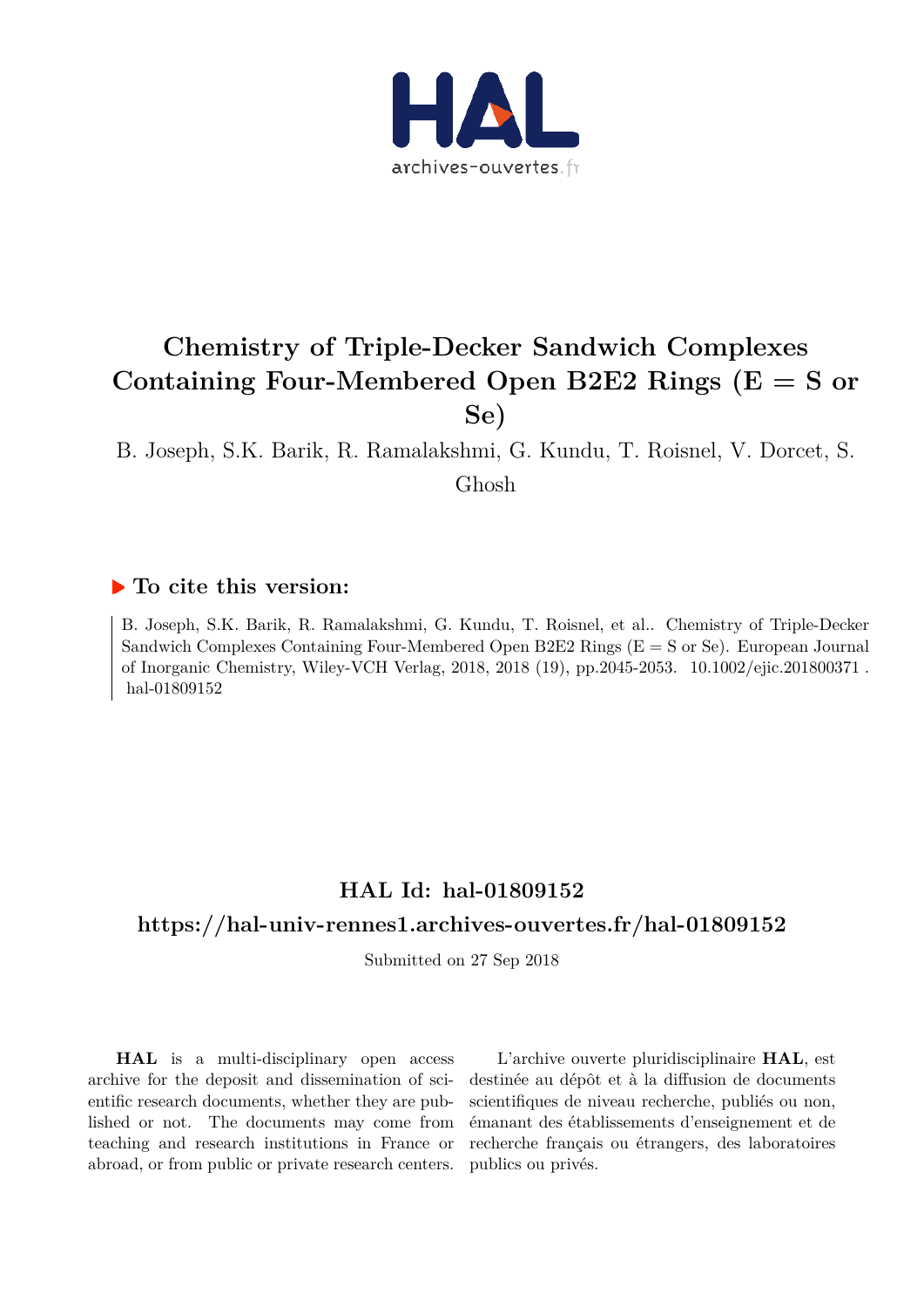# **Chemistry of Triple-Decker Sandwich Complexes Containing Four-Membered Open B2E2 Ring (E = S or Se)**

Benson Joseph,<sup>[a]</sup> Subrat Kumar Barik, <sup>†[a]</sup> Rongala Ramalakshmi, <sup>†[a]</sup> Gargi Kundu,<sup>[a]</sup> Thierry Roisnel,<sup>[b]</sup> Vincent Dorcet, <sup>[b]</sup> and Sundargopal Ghosh<sup>\*[a]</sup>

**Abstract:** Building upon our earlier studies on cobaltaheteroboranes, we explored the chemistry with heavier group 9 metals. Reaction of  $[Cp*M(\mu\text{-}Cl)Cl_{x}]_{2}$  ( $Cp* = \eta^{5}$ -C<sub>5</sub>Me<sub>5</sub>; M = Co, x = 0; M = Rh or Ir, x = 1) with [LiBH<sub>4</sub>·THF] followed by thermolysis with excess of chalcogen powders (S or Se) afforded dimetallaheteroboranes nido-  $[(Cp*M)_2B_2H_2E_2]$ , **1-4** (**1**:  $E = S$ , **2**:  $E = Se$ ,  $M = Co$ ; **3-4**:  $E = Se$ ,  $M =$ Rh and Ir) in moderate to good yields. The solid state X-ray structures of these compounds show open-cage triple decker clusters. Attempts to isolate the Te analogue was failed, however, in case of cobalt, we have isolated an 11 sep  $nido-[({Cp<sup>*</sup>Co})<sub>2</sub>B<sub>5</sub>H<sub>5</sub>Te<sub>2</sub>],$ **5**. The X-ray structure of **5** shows mono-capped square antiprism geometry having two Te atoms in the core. In order to close the central four-membered  $B_2E_2$  open ring of *nido*-1 and *nido*-2, we have performed the reaction with  $[Ru_3(CO)<sub>12</sub>]$  that led to the formation of  $\frac{c \cdot \cos(-(\text{Cp}^* \text{Co}) \cdot (\mu - \eta^5 \cdot \eta^5 - \text{B}_2 \text{H}_2 \text{E}_2 \text{M}) \cdot \text{M} \cdot (\mu - \text{Ru}(\text{CO})_4)}{(\mu - \text{Ru}(\text{CO})_4)}$ , **6-7** (6: E = S, 7: E = Se;  $M = Ru(CO)_2$ ). In contrast, the reactions of *nido*-2 and *nido*-3 with  $[Fe_2(CO)_9]$  resulted heterometallic clusters nido-[(Cp\*M)Fe(CO)3B2H2Se2], **8**-**9** (**8**: M = Co; **9**: M = Rh), [(Cp\*Co)Fe3(CO)8Se2], **10** and [(Cp\*Co)Fe2(CO)7Se], **11**. As nido-**8** also contains a four-membered open ring  $B_2Se_2$ , we treated this with [Ru<sub>3</sub>(CO)<sub>12</sub>] that yielded closo-[(Cp\*Co){μ-η<sup>5</sup>:η<sup>5</sup>-B<sub>2</sub>H<sub>2</sub>Se<sub>2</sub>M}M{μ-Fe(CO)<sub>4</sub>}], **12** (M = Ru(CO)<sub>2</sub>), analogous to that of **7**. In addition, we have analyzed the divergence in reactivity of  $nido$ -[(Cp\*M)<sub>2</sub>B<sub>2</sub>H<sub>2</sub>E<sub>2</sub>], **2**-**4** with the help of density functional theory (DFT) calculations.

### **Introduction**

The chemistry of metallaheteroboranes traditionally achieved by the reaction of polyhedral heteroborane anions with metal fragments or the incorporation of heteroatom into metallaborane clusters.<sup>[1-5]</sup> The developments towards the large numbers of metallaheteroborane have gained pronounced deal of interest owing to their utility in the preparation of high-nuclearity clusters.[6] Among them, group 9 metallaheteroboranes have received significant attention due to their applications in catalysis.<sup>[7-8]</sup> For example, *nido-rhodathiaborane* [8,8,8-

| [a] | B. Joseph, Dr. S. K. Barik, R. Ramalakshmi, G. Kundu, Prof. Dr. S.<br>Ghosh |
|-----|-----------------------------------------------------------------------------|
|     | Department of Chemistry                                                     |
|     | Indian Institute of Technology Madras, Chennai 600036, India                |
|     | E-mail: sghosh@iitm.ac.in                                                   |
|     | Homepage: http://chem.iitm.ac.in/faculty/sundargopalghosh/                  |
| [b] | Dr. T. Roisnel, V. Dorcet                                                   |
|     | Institut des Sciences Chimiques de Rennes, UMR 6226 CNRS-                   |

Ecole Nationale Supérieure de Chimie de Rennes-Université de Rennes 1, F-35042 Rennes Cedex, France. † These authors contributed equally to this work.

Supporting information for this article is given via a link at the end of the document.

 $(PPh<sub>3</sub>)<sub>2</sub>H-9-(NC<sub>5</sub>H<sub>5</sub>)-nido-8,7-RhSB<sub>9</sub>H<sub>9</sub>]$  acts as a catalyst for the isomerization and hydrogenation of alkenes.<sup>[8c]</sup> Although, metallaheteroboranes comprised of thia<sup>[3,4,7,8]</sup> and aza<sup>[4b]</sup> ligands have been explored, compounds that contain heavier heteroatoms such as selenolato<sup>[9]</sup> and tellurolato<sup>[10]</sup> ligands are relatively limited. As a result, we<sup>[5a-c,11]</sup> and others<sup>[6-10]</sup> have synthesized interesting metallaheteroborane clusters containing selenium and tellurium that illustrate different reactivity and structural patterns as compared to sulfide clusters.<sup>[12]</sup>

In the past several years, we have been actively involved in the synthesis of metallaheteroboranes containing heavier chalcogen atoms that enabled us to synthesize a series of group  $5,$ <sup>[11b,13]</sup>  $6$ <sup>[5c-e,11c,12a-b,14]</sup> and  $8$ <sup>[5a-b,15]</sup> metallaheteroboranes through the activation of diorganyldichalcogenide ligands or chalcogen powders. For example, group 6 dimetallaheteroboranes  $[(Cp*Mo)_2B_4H_{5+m}Cl_nE]^{[11c,12a]}$  (E = Te, m = 0, n = 1; E = S or Se,  $m = 1$ ,  $n = 0$ ) show diverse reactivity patterns towards many metal carbonyls yielding metallaheteroboranes containing sixmembered middle ring.<sup>[14d,16]</sup> Grimes reported the first neutral and air stable cobalt triple decker compounds  $[(CpCo)<sub>2</sub>RC<sub>2</sub>B<sub>3</sub>H<sub>4</sub>]$  $(R = Me/H)$ , inclosing a central  $[RC_2B_3H_4]_4$  ring.<sup>[17]</sup> Recently, we have also reported various triple-decker compounds [(Cp<sup>\*</sup>Mo)<sub>2</sub>{ $\mu$ -*η*<sup>6</sup>:*η*<sup>6</sup>-B<sub>4</sub>H<sub>4</sub>ERu(CO)<sub>3</sub>}] from the reaction of  $[({Cp*Mo})_2B_4H_6E]$  (E = S and Se) and  $[Ru_3(CO)_{12}]$ .<sup>[16]</sup> Synthesis of  $[(CpCo)<sub>2</sub>B<sub>2</sub>H<sub>2</sub>S<sub>2</sub>]$  by Sneddon<sup>[18]</sup> and our recent studies on  $[(C_{P}C_{P})/E_{P}C_{P}]$   $[CD \times CD]$   $[AD \times CD]$   $[AD \times CD]$   $[AD \times CD]$   $[AD \times CD]$   $[AD \times CD]$   $[AD \times CD]$   $[AD \times CD]$   $[AD \times CD]$   $[AD \times CD]$   $[AD \times CD]$   $[AD \times CD]$   $[AD \times CD]$   $[AD \times CD]$   $[AD \times CD]$   $[AD \times CD]$   $[AD \times CD]$   $[AD \times CD]$   $[AD \times CD]$   $[AD \times CD]$   $[AD \times CD]$   $[AD \times CD]$   $[$ chemistry of heavier group 9 metals. Thus, analogous the rhodium and iridium systems became of interest. In this report, we describe the synthesis and chemistry of group 9 triple decker sandwich metallaheteroboranes containing four-membered open  $B_2E_2$  central ring ( $E = S$  or Se).

## **Results and Discussion**

#### **Syntheses of group 9 open cage triple decker compounds**

As shown in Scheme 1, the reaction of  $[Ch^*M(\mu\text{-}Cl)Cl_2$  (M = Rh or Ir) and [LiBH4·THF] followed by thermolysis in presence of Se powder yielded corresponding dimetallaheteroboranes nido-  $[(Cp*M)_2B_2H_2Se_2]$ , (3: M = Rh, 4: M = Ir) in moderate yields.<sup>[21]</sup> The identity of these dimetallaheteroboranes was unambiguously established by multinuclear NMR spectroscopy, HR-MS, FT-IR, X-ray crystallography and computational analysis (DFT). The  ${}^{11}B_1{}^{1}H$  NMR spectrum of 3 reveals a sharp signal at  $\delta$  = 23.9 ppm which is downfield shifted as compared to 4 ( $\delta$  = 7.3 ppm) but upfield shifted as compared to **1** ( $\delta$  = 33.5 ppm). The <sup>1</sup>H{<sup>11</sup>B} spectra of **3** and **4** display resonaces at  $\delta$  = 4.50 and 2.98 ppm respectively for B-H<sub>t</sub>. Further, the <sup>1</sup>H $\{$ <sup>11</sup>B} and  ${}^{13}C$ { ${}^{1}H$ } NMR support the presence Cp<sup>\*</sup> ligand. The mass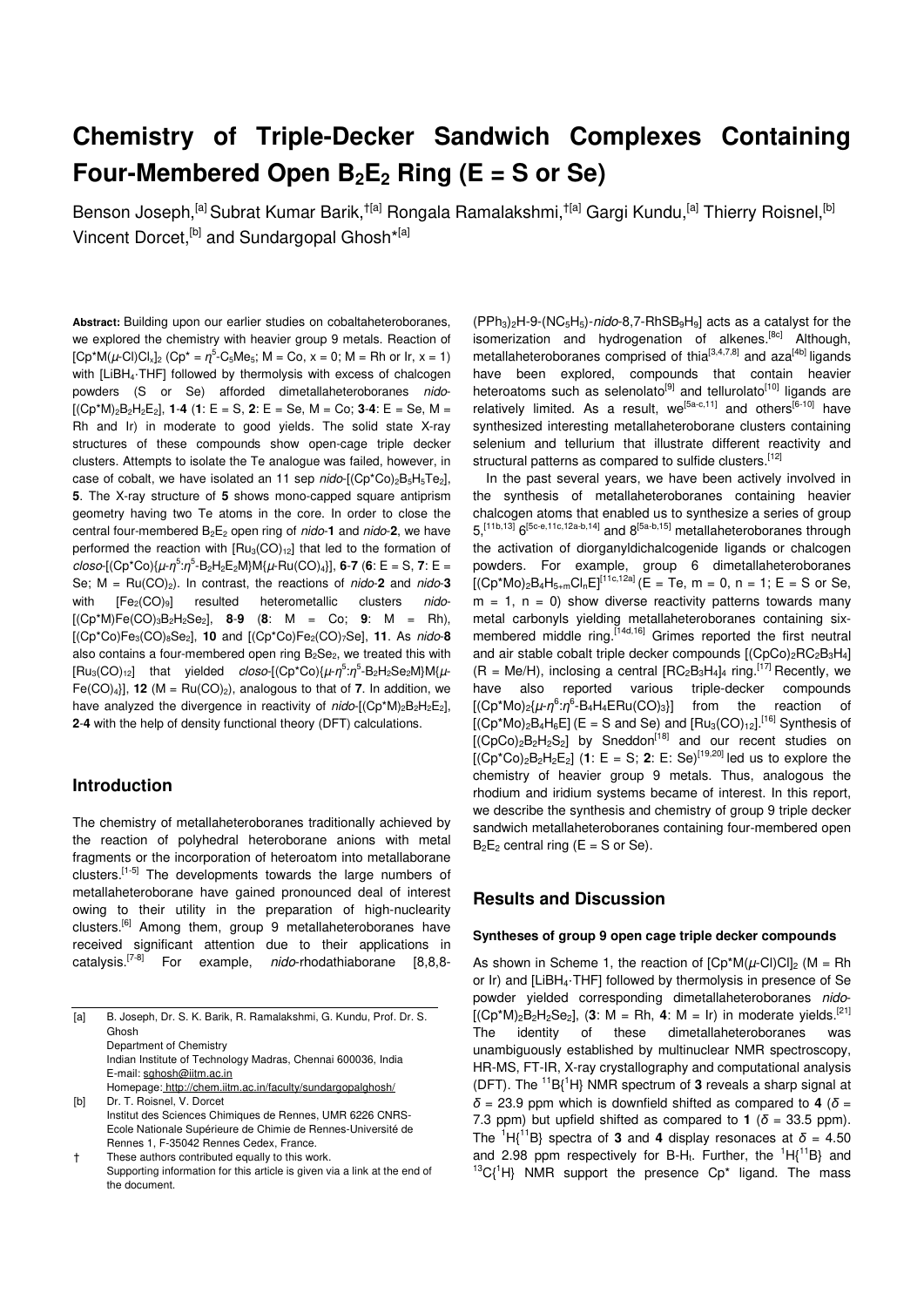spectra of 3 and 4 show molecular ion peaks (ESI<sup>+</sup>) at  $m/z$ 682.8986 and 841.0363 respectively. These spectroscopic data validate the existence of  $C_2$  symmetry in these molecules.



**Scheme 1.** Synthesis of open cage triple decker metallaheteroboranes of group 9 metals.

Single crystals of **3** and **4** suitable for analysis were obtained from the hexane/CH<sub>2</sub>Cl<sub>2</sub> solution at 3 °C. By changing the metal to heavier metal Ir, compound **4** crystallized in C2/c space group rather than  $P2_1/c$ . The solid state structures of 3 and 4 represents an open-cage triple decker in which two metals are sandwiched between the open  $[B_2Se_2]$  ring and two  $Cp^*$  ligands (Figure 1). The vertical mirror plane along the  $C_2$  axis, bisects the B1-B2 bond which provides a  $C_{2v}$  symmetry in the molecule. Alternatively, this geometry can be described as pentagonal bipyramid, in which one of the atoms is missing at the equatorial plane. According to the Wade-Mingos electron counting rule,<sup>[22]</sup> this nido open-cage geometry consistent with 8 sep, [2(Cp\*M) X  $2 + 2(\mu_3$ -Se) X 4 + 2(BH) X 2 /2] (M = Rh or Ir). As shown in Figure 1, overall the structures of **3** and **4** are similar to that of



**Figure 1.** (a) Molecular structures of **3** and **4**. Selected bond lengths (Å) and angles (º): **(a)** Rh1-B1 2.231(3), Rh1-B2 2.237(3), Rh1-Se1 2.5031(4), Rh2-B1 2.226(3), Rh2-B2 2.230(3), Rh2-Se1 2.5038(4), B1-Se1 1.983(3), B2-Se2 1.980(3), B1-B2 1.739(4), Rh1-B1-Rh2 100.08(11), Rh1-B2-Rh2 99.78(11), Rh1-Se1-Rh2 86.046(13), Rh1-Se2-Rh2 86.270(11); **(b)**: Ir1-B1 2.217(7), Ir1- B2 2.211(8), Ir2-B1 2.235(7), Ir2-B2 2.226(6), Ir1-Se1 2.5053(7), Ir2-Se1 2.5026(7), B1-Se2 1.998(8), B2-Se1 1.985(7), B1-B2 1.746(10), Ir1-B1-Ir2 102.2(3), Ir1-B2-Ir2 102.7(3), Ir1-Se1-Ir2 87.55(2), Ir1-Se2-Ir2 87.31(2).

 $[(Cp^*Co)_2B_2H_2Se_2]^{[20]}$ . The two Ir atoms in 4 are separated by 3.465 Å, which is comparatively longer as compared to Rh-Rh (3.416 Å) and Co-Co (3.144 Å) distances. Similarly the B-Se distance of 1.998(8) Å in **4** is relatively longer as compared to **3** (1.983(3) Å) and **2** (1.985(6) Å). Although the B1-B2 distances of 1.746(10) Å for **4** and 1.739(4) Å for **3** fall within the standard range,<sup>[20,23]</sup> the M-B (M = Rh or Ir) bond lengths are comparatively shorter as compared to those of related metallaborane clusters.<sup>[23b-d]</sup>

Density functional theory (DFT) calculations were used to probe the reactivity patterns of **2**-**4** at the PBE0/Def2-TZVP level of theory. The bond lengths and the NMR chemical shift values of **2**-**4** closely matched with those of the experimental values (Tables S1 and S2). The molecular orbital study of **2**-**4** shows that the HOMO-LUMO energy gap increases in the order of **2**<**3**<**4** (Figure 2, Table S3) which is consistent with their thermodynamic stability. In addition, a significant destabilization of HOMO of **2**, suggests a higher reactivity compared to **3** and **4**. Inspection of electron density of the FMOs of **2**-**4** reveals that HOMOs are predominantly localized on metal and Se atoms. Further, the shapes of HOMO-3 and LUMO+3 of **2**-**4** disclose the bonding and anti-bonding interactions between the boron and metal centers (Figure S30). The B-B and M-Se Wiberg bond indices for **2**-**4** were found to be close to 0.7 and 1.04 respectively in all cases. However, the M-M Wiberg bond indices for **2**-**4** were close to 0.07 that indicate absence of bonding interaction between two metal centers (Table S4).



**Figure 2.** Frontier molecular orbital diagram of **2**-**4** (contour value: ±0.05  $[$ e/bohr $^{3}]^{1/2}$ ).

Examples of metallaheteroborane clusters with heavier group 16 elements, especially Te atom are limited.<sup>[14d,16]</sup> Thus, to isolate tellurium analogue of nido-**1**, we have performed the reaction of  $[Cp*CoCl]_2$  and  $[LiBH_4·THF]$  followed by thermolysis with Te powder. In contrast to the earlier results, this reaction led to the formation of a nido-[(Cp\*Co)2B5H5Te2], **5** and  $[(Cp^*Co)_2B_4H_6]^{[24]}$  (Scheme 2). All of our attempts to isolate the Rh and Ir analogues of **5** were failed. The reaction yielded all known clusters, such as  $[(Cp*Rh)_2B_3H_7]^{[25]}$  and  $[Cp*IrH_4]^{[26]}$  in low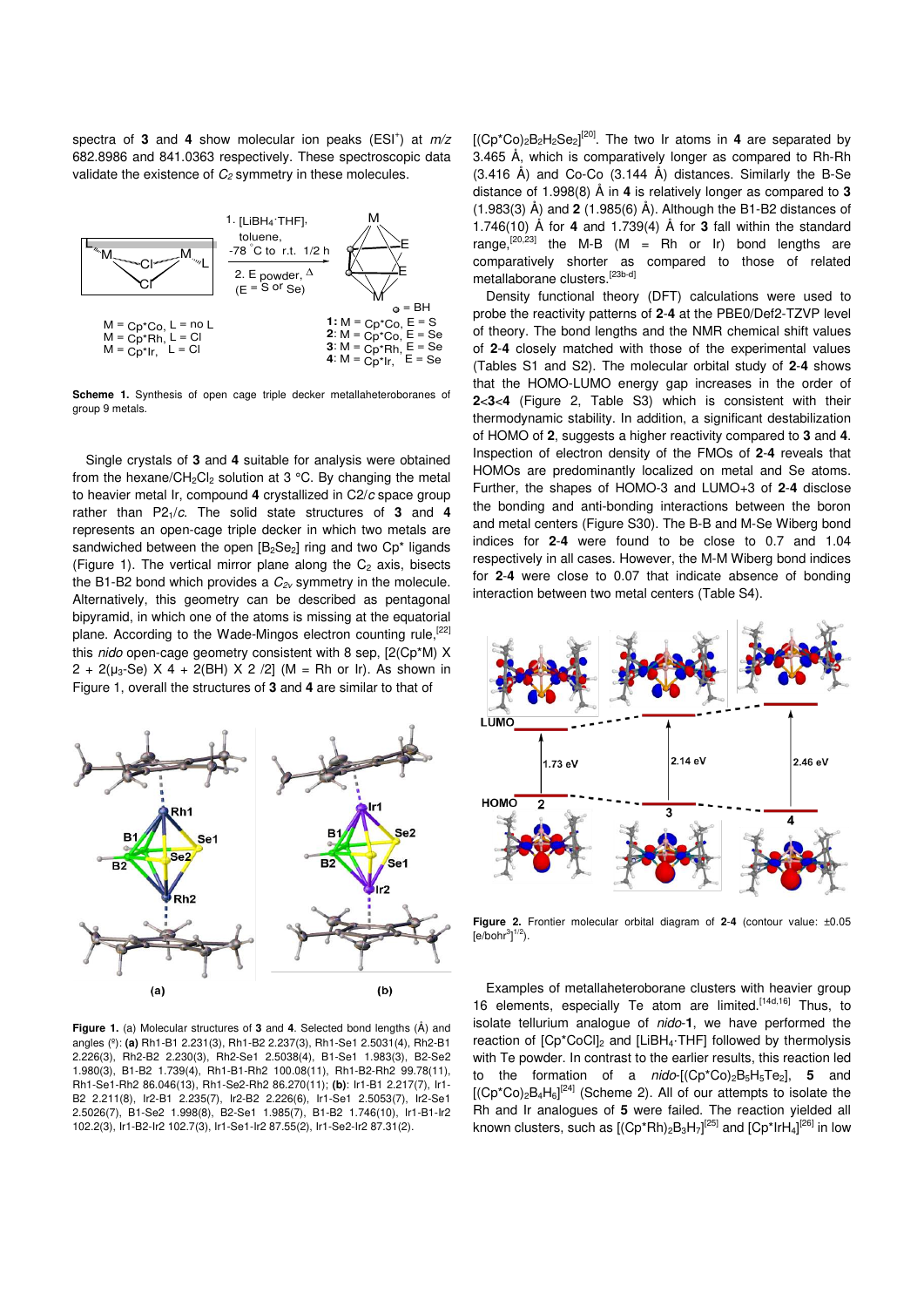yields respectively. Compound **5** was isolated as violet crystals and characterized by the NMR spectroscopy, mass spectrometry, X-ray diffraction and DFT studies.



**Scheme 2.** Synthesis of cluster **5**.

Compound **5** crystallizes in monoclinic C2/c space group in which the asymmetric unit consists of two Co atoms each ligated to Cp<sup>\*</sup> ligand, two B-H units and two  $\mu_4$ -Te atoms. The molecular structure of **5**, shown in Figure 3, shows that the cage geometry is mono-capped square antiprism comparable to that of  $[Ni<sub>9</sub>C(CO)<sub>17</sub>]^{2-[27]}$  having an interstitial carbon atom at the center. According to the cluster electron-counting rules,<sup>[22]</sup> compound 5 possesses 11 skeletal electron pairs (sep)  $[2(\text{Cp}^* \text{Co}) \times 2 + 4(\mu_4 - \sigma_4)]$ Te)  $\times$ 2 + 2(BH)  $\times$  5) $\frac{1}{2}$  and thus it obeys Wade rules. Cluster 5 has  $C_{2v}$  symmetry with two Co and two Te atoms in the open cage. Among the five boron atoms, one of the boron atoms is capped by four other boron atoms, which is in a plane of the mono-capped square antiprism. The molecule has no direct Co-Co (d<sub>Co-Co</sub> 3.645 Å) and Te-Te (d<sub>Te-Te</sub> 3.406 Å) bonds (Figure 3). Although the B-B and Co-B bond distances fall in the range observed for other characterized cobaltaboranes, [19,20,24] the Co-Te bond distance of 2.5019(6) Å is marginally shorter than the corresponding single bond that ranges between 2.575(5)- 2.614(5)  $\AA$ <sup>[28]</sup> The B-Te bond distance of 2.347(5)  $\AA$  is significantly longer as compared to other telluraboranes, e.g.,  $[(CpMo)<sub>2</sub>B<sub>4</sub>H<sub>4</sub>Te<sub>2</sub>]$  (d<sub>B-Te</sub> = 2.033(11)<sup>[14a]</sup> and 2.299(13) Å) and



**Figure 3.** Molecular structure of **5**. Selected bond lengths (Å) and angles (º): Co1-Te1 2.5019(6), Te1-B1 2.347(5), Te1-B2 2.347(5), Co1-B1 2.154(5), Co1- B2 2.149(5), B1-B2 1.824(8), B2-B1 2.015(6), B1-B3 1.680(6), B3-B2 1.680(6), B(1)-Co(1)-Te(1) 94.42(14), B(1)-Te(1)-B(2) 50.85(16), B(1)-B(3)-B(2) 73.7(3).

[(Cp\*Mo)<sub>2</sub>{μ-η<sup>6</sup>:η<sup>6</sup>-B<sub>3</sub>H<sub>3</sub>TeCo<sub>2</sub>(CO)<sub>5</sub>}] (d<sub>B-Te</sub> = 2.238(7) Å).<sup>[14d]</sup>

Consistent with the solid state X-ray structure determination, the room temperature  ${}^{11}B{}^{1}H$ } NMR spectrum reveals two types of boron chemical shifts at *δ* = -3.6 and -8.5 ppm in 4:1 ratio. The  ${}^{1}H{}^{11}B$ } NMR spectrum shows two singlet peaks that correspond to two types of B–H terminal protons appeared at *δ* = 6.00 and 2.96 ppm. The combination of  ${}^{1}H{^{11}B}$  NMR and  $13C$ <sup>1</sup>H} NMR spectra infer the presence of Cp<sup>\*</sup> ligand. These spectroscopic data also reflects the presence of symmetry in the molecule.

To gain insight into the electronic structure and bonding of **5**, we have carried out geometry optimization of **5'** (Cp analogue of **5**) by DFT methods (Figures 4a-b). The calculated Co1-Co1 and Te1-Te1 distances of 3.638 and 3.442 Å respectively are in good agreement with the experimental data obtained from the solid state X-ray structure  $(d_{C_01-C_01} = 3.645$  and  $d_{T_01-T_01} = 3.406$ Å). Accordingly, the computed distance of 2.321 Å for B1-Te1 bond is very close to the experimental data of 2.347(5) Å. The topological analysis of the electron density of Co1-Te1-Co1-Te1 plane indicates the occurance of BCPs along the Co-Te bond paths (Figure 4c). As expected, no BCPs were observed for Co1-Co1 and Te1-Te1 atom pairs indicating **5'** with no direct bonds between two Co atoms and two Te atoms. Thus, compound **5** unveils a nido cluster that can be accessed from a 10 vertex bicapped square antiprism by removing one of the capped vertices.



**Figure 4.** (a) and (b) Illustration of optimized geometry of **5'** in different orientations, (c): Contour line diagrams of the Laplacian of the electron density, ∇ 2 *ρ*(r) of Co1-Te1-Co1-Te1 in **5'** that generated using the Multiwfn program package at the PBE0/Def2-TZVP level of theory.

#### **Reactivity of nido-1 and nido-2 with [Ru3(CO)12]**

Earlier, Fehlner and co-workers have demonstrated that the central open ring of  $[(Cp*Re)_2B_4H_8]^{[29]}$  can be closed if this is treated with  $[BHCI<sub>2</sub>.SMe<sub>2</sub>]$  or  $[Co<sub>2</sub>(CO)<sub>8</sub>].$  The reactions led to the formation of triple-decker complexes [(Cp\*Re)<sub>2</sub>{μ-η<sup>6</sup>:η<sup>6</sup>  $B_6H_4Cl_2\}[^{[30]}$ and  $[(Cp*Re)_{2} {\{\mu\}} \eta^{6} \cdot \eta^{6} - B_{4}H_{4}Co_{2}(CO)_{5}]\$ <sup>[31]</sup> respectively that contain six-membered ring as the middle-deck. In a similar fashion, Barton has synthesized closo-[B<sub>5</sub>H<sub>4</sub>PPh<sub>3</sub>  ${Fe(CO)_3}{Irr(CO)_2PPh_3}$  from the reaction of nido- $[B_5H_8{Ir(CO)(PPh_3)_2}]$  and  $[Fe_2(CO)_9]$ .<sup>[32]</sup> Therefore, we planned to close the central open ring of nido-**1** and nido-**2** by reacting them with  $[Ru_3(CO)<sub>12</sub>]$ . The reactions indeed led to the formation of closo-[(Cp<sup>\*</sup>Co){μ-η<sup>5</sup>:η<sup>5</sup>-B<sub>2</sub>H<sub>2</sub>E<sub>2</sub>-Ru(CO)<sub>2</sub>}Ru(CO)<sub>2</sub>{μ-Ru(CO)<sub>4</sub>}],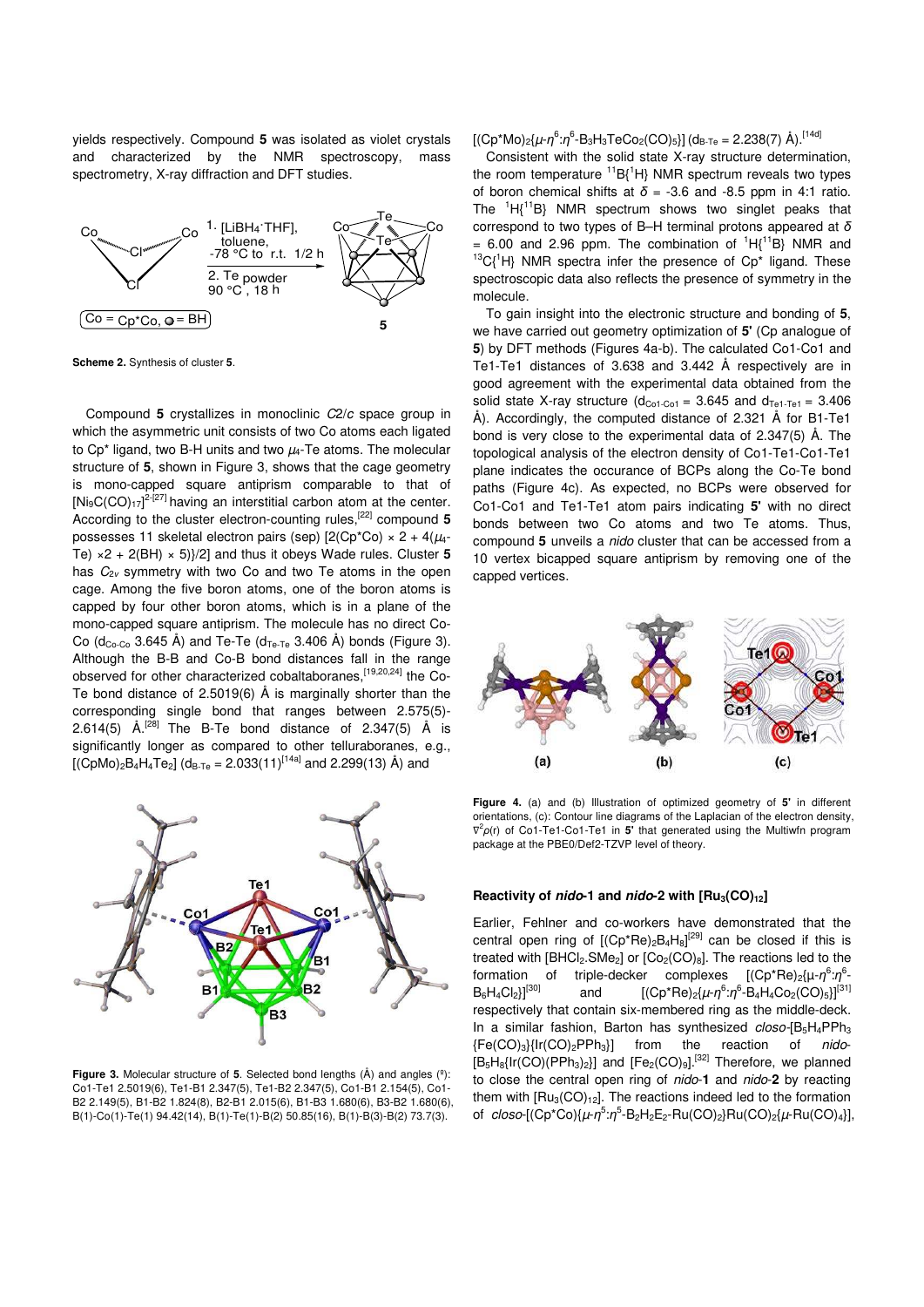$(6: E = S$  and **7**:  $E = Se$ ) (Scheme 3). The <sup>11</sup>B{<sup>1</sup>H} NMR spectra show the presence of one type of resonance for  $6$  ( $\delta$  = 19.9) ppm) and **7** (*δ* = 22.3 ppm). The <sup>1</sup>H{<sup>11</sup>B} NMR spectra of **6** and **7** displayed one type of Cp\* protons along with one type of terminal B-H protons. The presence of Cp\* ligand has also been supported by <sup>13</sup>C{<sup>1</sup>H} NMR. Further, the mass spectra of **6** and **7** show molecular ion peaks (ESI<sup>+</sup>) at  $m/z = 812.7104$  and 930.5797 respectively. The IR spectra show strong absorption bands at 1997, 1934 cm<sup>−</sup><sup>1</sup> for **6** and 2002, 1924 cm<sup>−</sup><sup>1</sup> for **7** that correspond to terminal carbonyl groups.



**Scheme 3.** Synthesis of seven vertex closo-**6** and closo-**7**.

In order to confirm the spectroscopic assignments and to define the solid state X-ray structure, an X-ray structure analysis was undertaken. The solid-state structure of **7**, shown in Figure 5a, is consistent with the spectroscopic data. The core geometry of **7** is pentagonal bipyramid in which one exo-polyhedral Ru(CO)4 moiety is bonded with two Ru atoms of **7** (Figure 5a). The molecule possesses a planer five-membered  ${B_2Se_2Ru}$  ring, which is sandwiched between  $Cp^*Co$  and  $[Ru(CO)<sub>2</sub>{\mu$ -Ru(CO)<sub>4</sub> $]$ moeties (the mean plane deviation is 0.18 Å and sum of internal angles 539.25°). Within the ring, the B-B distance of 1.673(7) Å



**Figure 5.** Molecular structures of **7** and **12**. Selected bond lengths (Å) and angles (º): **(a)** Ru1-Ru2 2.911(5), Ru1-Ru3 2.776(5), Co1-B1 2.151(5), Co1- Se1 2.4143 (7), Ru2-Se2 2.526(6), Ru1-B1 2.299(5), Se2-B1 2.032(5), B1-B2 1.673(7), B2-B1-Se2 116.9(3), Ru1-Ru3-Ru2 63.423(12); **(b)**: Ru1-Fe5 2.7198(8), Ru2-Fe5 2.6739(9), Co1-B1 2.152(6), Co1-Se1 2.3966(7), Co1-Se2 2.4058(8), Ru2-Se1 2.5183(6), Ru1-B1 2.301(6), Se2-B1 2.010(6), B1-B2 1.647(9); B2-B1-Se2 117.9(4), Ru1-Fe5-Ru2 64.63(2).

is shorter as compared to  $nido-2$  ( $d_{B-B} = 1.726(7)$  Å.<sup>[20]</sup>

Compound **7** features a triangular trimetallic unit (Ru1-Ru2- Ru3) connected to the parent pentagon  $[Ru_2B_2Se_2Co]$  by means of Ru1-Ru2 bond {∠Ru1-Ru3-Ru2 = 63.423(12), ∠Ru1-Ru2-Ru3 = 58.522(12), ∠Ru2-Ru1-Ru3 = 58.055(12)}. Alternatively, compound **7** may be considered as a fused cluster generated by the condensation of  $closo$ -[(Cp\*Co)B<sub>2</sub>Se<sub>2</sub>Ru<sub>2</sub>(CO)<sub>4</sub>] (pentagonal bipyramid) and  ${Ru<sub>3</sub>(CO)<sub>8</sub>}$  (triangle) through a common Ru-Ru bond. Total valence electron counts of 74 can be described by Mingos fusion formalism.[22] The total valence electron pair (TVEP) for this molecule can also be described using Jemmis mno rule<sup>[33]</sup>. The mno rule gives  $m = 2$ ,  $n = 12$  and  $o = 1$ ,  $p = 1$ , x  $= 4$ ,  $x_s = 1$ ,  $n_s = 1$ , for  $m + n + o + p + 6x - x_s/n_s[3(m - 1)] = 37$ electron pairs, e. g., 74 cluster valence electrons (where  $m =$ number of polyhedra,  $n =$  number of vertices in the fused cluster,  $o$  = number of single vertex shared atoms,  $p$  = number of missing vertices,  $x =$  number of transition metals,  $x_s =$  number of shared transition metals and  $n_s$  = number of shared atoms).

To provide further insight into the bonding situation of the central ring of **7**, the DFT calculations were carried out. Although the experimental bond distances of Ru2–Se1 and Ru2-Se2 of 2.5141(6) and 2.526(5) Å respectively are longer than that of normal Ru-Se single bond, there is a significant bonding interaction (Wiberg bond index (WBI) of 0.59) that parallels to nearly complete coupling of the Ru and Se atoms (Figure 6b, Table S1 in Supporting Information). The topological analysis<sup>[34]</sup> reveals bond critical points (BCPs) along the Se1-Ru2 and Se2- Ru2 bonds that are characterized with positive  $ρ$  and  $∇<sup>2</sup>(ρ)$ values indicating donor acceptor interactions (Table S5).<sup>[3</sup> Further, the existence of BCPs has been observed for B1-B2 [ $\rho$ (0.142 a.u.) and  $\nabla^2 \rho(r)$  (-0.244 a.u.)], and B-Se [ $\rho$ (0.109 a.u.) and  $\nabla^2 \rho(r)$  (-0.136 a.u.)] bond paths (Figure 6a, Table S5). In addition to the bonding of the central ring, the molecular orbital analysis predicts the existence of significant bonding interaction among the Ru atoms in [Ru3] motif (HOMO-17) (Figure 6c). The σ-bonding interaction between Ru1 and Ru2 atoms by the overlap of  $d_z^2$  orbitals can be seen in HOMO-17 (Figure 6d). The frontier orbitals HOMO and LUMO envisage the σ-bonding interaction between the boron centers and an anti-bonding interaction between the Ru2 and Ru3 atoms (Figure 6e-f), respectively.

#### **Reactivity of nido-2 and nido-3 with [Fe2(CO)9]**

Metallocenes and cyclophanes are some of the most systematically studied sandwich molecules in organometallic and organic chemistry.<sup>[36,37]</sup> The precedence of structurally characterized sandwich molecules in metallaborane and metallahetroborane chemistry are rare. Thus, in order to afford the iron analogue of **6** and **7**, we carried out the reactions of nido-2 and nido-3 with [Fe<sub>2</sub>(CO)<sub>9</sub>]. As shown in Scheme 4, room temperature reactions of them with  $[Fe<sub>2</sub>(CO)<sub>9</sub>]$  resulted in the formation of nido-[(Cp\*M)Fe(CO)3B2H2Se2], **8**-**9** (**8**: M = Co; **9**: M  $=$  Rh) and  $[(Cp<sup>*</sup>Co)Fe<sub>3</sub>(CO)<sub>8</sub>Se<sub>2</sub>],$  **10** and  $[(Cp<sup>*</sup>Co)Fe<sub>2</sub>(CO)<sub>7</sub>Se],$ **11**. Interestingly, compound **9** is considered to be an analogue of **8**. [20]

Compound **9** is fully characterized by mass spectrometry and mutilnuclear NMR spectroscopy. The  ${}^{11}B_1{}^{1}H$  NMR spectrum of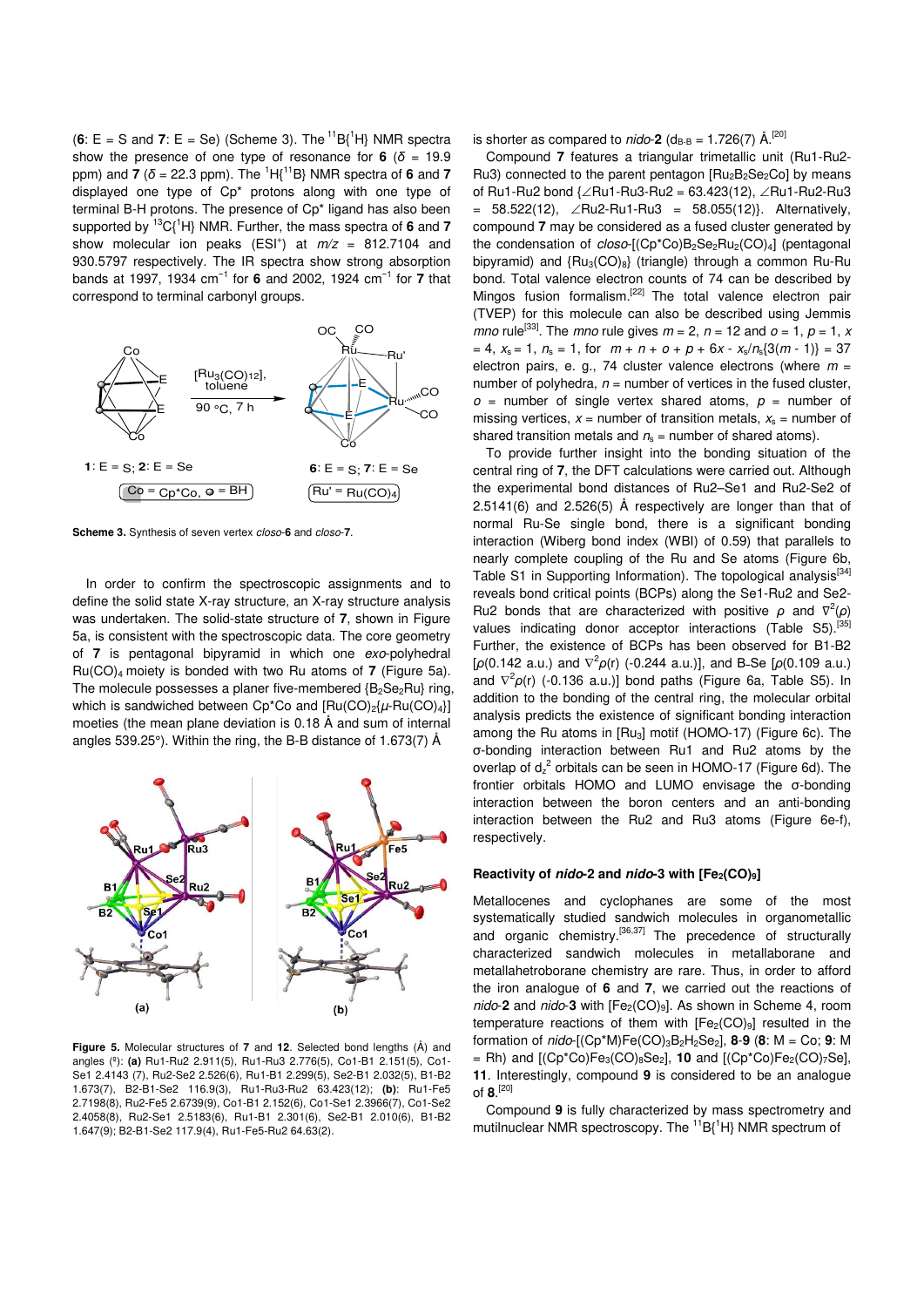

**Figure 6.** (a): Contour line diagrams of the Laplacian of the electron density,  $∇^2ρ(r)$  of central ring Ru2-Se1-B1-B2-Se2 in **7** that generated using the Multiwfn program package at the PBE0/Def2-TZVP level of theory; (b-f): Illustration of molecular orbitals showing various bonding interactions. Solid red lines indicate areas of charge concentration (-∇<sup>2</sup>ρ(r) > 0), while dashed gray lines show areas of charge depletion (-∇<sup>2</sup>ρ(r) < 0). Solid brown lines indicate bond paths and blue dots indicate BCPs.

**9** shows a sharp singlet at  $\delta$  = 22.2 ppm, which is upfield shifted relative to **8** ( $\delta$  = 31.2 ppm). The <sup>1</sup>H{<sup>11</sup>B} NMR spectrum show one type of Cp<sup>\*</sup> protons at  $\delta$  = 1.78 ppm along with B-H<sub>t</sub> at  $\delta$  = 5.69 ppm. The mass spectrometric data (m/z 562.8160) suggest a molecular formula of  $[(Cp*Rh)Fe(CO)_{3}B_{2}H_{2}Se_{2}]$ . The FT-IR spectrum displayed stretching frequency for CO ligands at 2054, 1997  $cm^{-1}$  and for B-H<sub>t</sub> at 2571  $cm^{-1}$ . Both the experimental and the theoretical data (Tables S1 and S2) confirm the existence of plane of symmetry in **9**.

The X-ray quality crystals of **9** were obtained from hexanelayered  $CH_2Cl_2$  solution at 3 °C. The solid-state X-ray structure of **9**, shown in Figure 7, features pentagonal bipyramidal geometry with a missing equatorial vertex. Although the Fe-B bond distance is shorter (2.199(6) Å) as compared to **8**, the B-B and B-Se bond lengths fall within the range.<sup>[19,20]</sup>



**Scheme 4.** Reactivity of dimetallaselenaboranes with group 8 metal carbonyl compounds.

In parallel to the formation of **8**, reaction of nido-**2** with [Fe2(CO)9] yielded compounds **10** and **11**, isolated as air stable green and brown solids in low yields (Scheme S1, Supporting information). Note that reaction of  $nido-3$  with  $[Fe<sub>2</sub>(CO)<sub>9</sub>]$  led to the formation of **9**. Compounds **10** and **11** were characterized by the  ${}^{1}H$ ,  ${}^{13}C$ <sup>1</sup>H} NMR spectroscopy, mass spectrometry and Xray crystallography. The <sup>1</sup>H NMR spectra of **10** and **11** display one type of Cp\* protons. Further, presence of Cp\* ligands have also been supported by  ${}^{13}C(^{1}H)$  NMR spectra.

The solid state X-ray structure of **10**, shown in Figure S1, confirms the structural inferences made on the basis of the spectroscopic results. The molecular structure of **10** represents a new heterometallic chalcogenide cluster where the prime cluster constituents are Co, Fe and Se atoms. The asymmetric unit of **10** consist of one Co atom bonded to a Cp\* ligand and three  ${Fe({\rm CO})_2}$  moieties which are connected through two  $\mu$ bridging CO ligands. The Co1-Fe2-Fe1-Fe3 ring bonded with two  $\mu_4$ -Se atoms (Figure S1, supporting information). Overall, the core geometry of **10** can be visualized as an octahedral geometry with two bridging CO units. Compound **11** crystallizes in the monoclinic  $C2/c$  space group with the asymmetric unit consisting of one Co atom bonded to a Cp\* ligand (Figure S2). The core geometry of **11** can also be well visualized as a trigonal bipyramid where the equatorial plane consists of  $[CoFe<sub>2</sub>]$ trimetallic unit.



**Figure 7.** Molecular structure of **9**. Selected bond lengths (Å) and angles (º): Rh-B1 2.232(5), Rh-B2 2.230(5), Rh-Se1 2.4821(6), Rh-Se2 2.4792(6), Fe1- B1 2.206(5), Fe1-B2 2.199(6), Fe1-Se1 2.4535(9), B1-B2 1.699(7), B2-Se1 1.968(6), B1-Se2 1.972(5); Rh-B1-Fe1 98.8(2), Rh-B2-Fe1 99.1(2), Rh-Se1- Fe1 86.14(2), Rh-Se2-Fe1 86.28(2), B2-B1-Se2 114.9(3), B1-B2-Se1 115.6(3).

### **Reactivity of nido-8 with [Ru3(CO)12]**

In order to close the central open ring of nido-**8**, we treated it with  $[Ru_3(CO)_{12}]$  that indeed closed the central open ring to vield brown crystalline solid, *closo*-[(Cp\*Co){μ-η<sup>5</sup>:η<sup>5</sup>-B<sub>2</sub>H<sub>2</sub>Se<sub>2</sub>Ru(CO)<sub>2</sub>}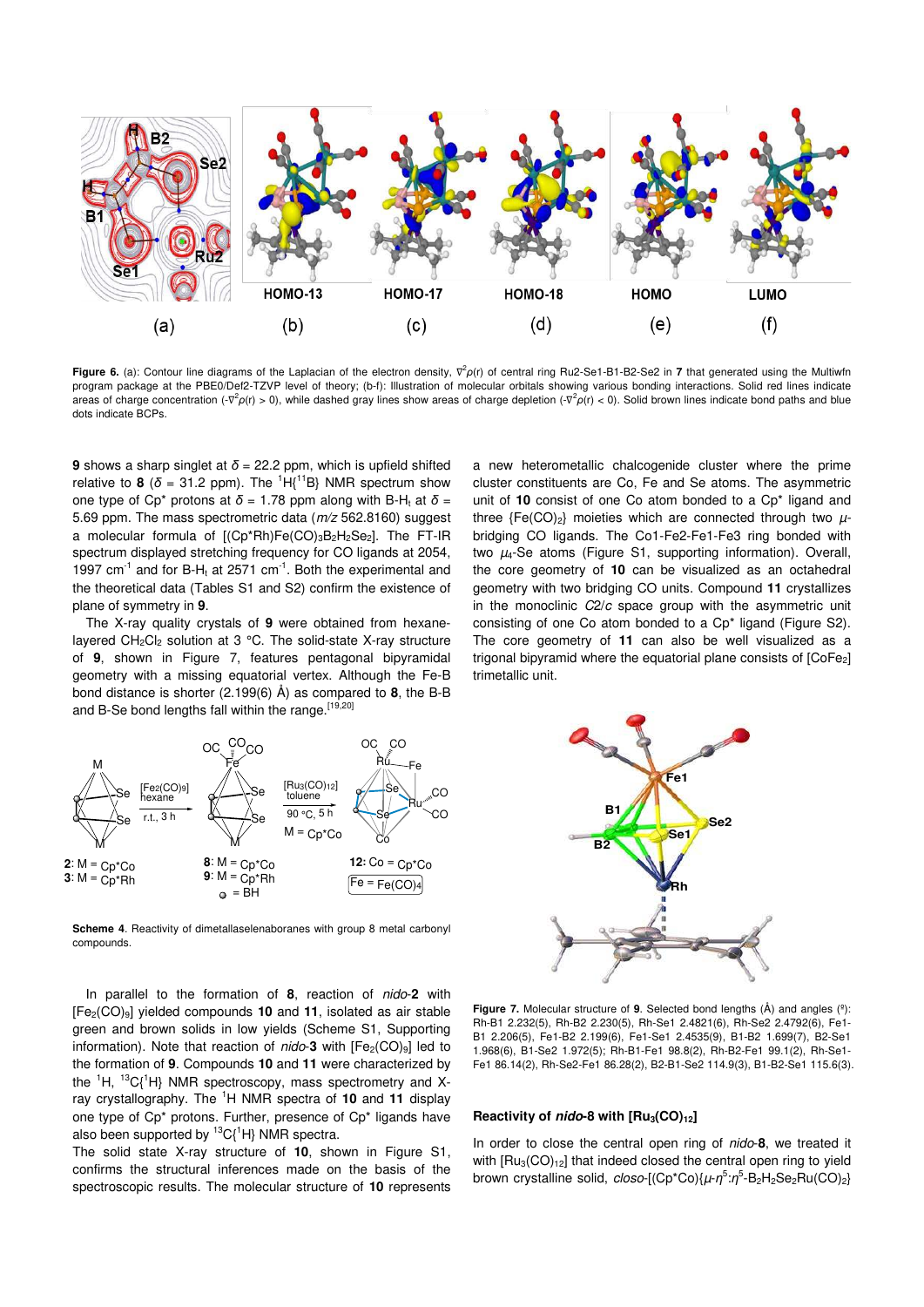$Ru(CO)_{2}$ [ $\mu$ -Fe(CO)<sub>4</sub>]], **12** in 19% yield (Scheme 4). The <sup>11</sup>B{<sup>1</sup>H} NMR spectrum of **12** displays one resonance at *δ* = 23.0 ppm, similar to **6** and **7**. The IR spectrum of **12** features strong absorptions at 2054 and 1997 cm<sup>-1</sup> corresponds to the terminal carbonyl groups. The mass spectrum of **12** shows molecular ion peaks (ESI<sup>+</sup>) at  $m/z = 862.6298$ . In order to confirm the spectroscopic assignments and to determine the solid state structure of **12**, the X-ray diffraction analysis was undertaken. The crystal structure corresponds to a pentagonal bipyramid core consisting of Ru and Fe atoms. The molecular structure, shown in Figure 5b, is fully consistent with the solution spectroscopic data. The core geometry of **12** is similar to that of **7** with a different  $exo$  fragment e.g.,  $Fe(CO)<sub>4</sub>$  moiety. The molecule possesses a planar [μ-η<sup>5</sup>:η<sup>5</sup>-Β<sub>2</sub>Η<sub>2</sub>Se<sub>2</sub>Ru{(CO)<sub>2</sub>] ring (mean plane deviation 0.20 Å), sandwiched between Cp\*Co unit and  $[Ru(CO)<sub>2</sub>{\mu$ -Fe(CO)<sub>4</sub>}] fragment.

## **Conclusions**

In conclusion, we have described the synthesis and chemistry of metallaheteroboranes  $[(Cp^*M)_2B_2H_2E_2]$  (M = Rh and Ir: E = Se), which are analogous of  $[(Cp*C<sub>0</sub>)<sub>2</sub>B<sub>2</sub>H<sub>2</sub>E<sub>2</sub>]$  (E = S, Se). Further, we have shown the utility of these molecules to generate tripledecker sandwich dimetallaheteroboranes upon reaction with  $[Ru_3(CO)_{12}]$ . In addition, we have isolated and structurally characterized a novel 9-vertex  $nido$ [ $(Cp^*Co)_2B_5H_5Te_2$ ] that represents a new metallahetroborane containing heavier chalcogen (Te) atom.

## **Experimental Section**

**General Procedures and Instrumentation:** All the operations were conducted using standard Schlenk techniques under an Ar/N<sub>2</sub> atmosphere. Solvents were predistilled under Argon. All other reagents Cp<sup>\*</sup>H, CoCl<sub>2</sub>, n-BuLi in hexane, [LiBH<sub>4</sub>·THF], S, Se, Te powders,  $[Fe<sub>2</sub>(CO)<sub>9</sub>]$  and  $[Ru<sub>3</sub>(CO)<sub>12</sub>]$  (Aldrich) were used as received.  $[Cp*CO(\mu-1)]$ Cl)]<sub>2,</sub><sup>[38]</sup> [Cp\*Rh(µ-Cl)Cl]<sub>2</sub>, [Cp\*Ir(µ-Cl)Cl]<sub>2,</sub><sup>[39]</sup> nido-**1**,<sup>[19]</sup> nido-**2**,<sup>[20]</sup> nido- $8,$ <sup>[20]</sup> and the external reference,  $[Bu_4N](B_3H_8)]$ ,<sup>[40]</sup> for the <sup>11</sup>B NMR were synthesized by the literature methods. Thin layer chromatography was carried on 250 mm diameter aluminium supported silica gel TLC plates (MERCK TLC Plates). NMR spectra were recorded on 500 MHz Bruker FT-NMR spectrometer. Residual solvent protons were used as reference (*δ*, ppm, CDCl3, 7.26), while a sealed tube containing [Bu4N(B3H8)] in  $C_6D_6$  (<sup>11</sup>B, ppm, -30.07) was used as an external reference for the <sup>11</sup>B NMR. Mass spectra were recorded in a Bruker Micro TOF-II mass spectrometer in ESI ionization mode. Infrared spectra were recorded on Jasco FT/IR-1400 spectrometer.

**Synthesis of 3**: In a flame-dried Schlenk tube, the brown solution of  $[Cp*Rh(\mu\text{-}Cl)Cl]_2$  (0.100 g, 0.16 mmol) in toluene (12 mL),  $[LiBH_4\text{-}THF]$ (0.8 mL, 1.6 mmol) was added via syringe at -78° C and allowed to warm slowly to room temperature and left stirring for one hour. Then Se powder (0.065 g, 0.81 mmol) was added to deep brown colour solution and the reaction mixture was allowed to stir at 90 °C temperature for 15 hours. The solvent was removed and the solid was extracted into hexane–  $CH_2Cl_2$  (95:5  $v/v$ ) and passed through Celite. After removal of the solvent, the residue was purified on silica gel TLC plates. Elution with a hexane–

CH2Cl<sup>2</sup> (70:30 v/v) mixture yielded air stable orange compound, **3** (0.021 g, 19%) and known [(Cp\*Rh)<sub>2</sub>(μ-Se)<sub>2</sub>(μ<sub>3</sub>-Se)<sub>4</sub>B<sub>2</sub>H<sub>2</sub>]<sup>[5a]</sup> (0.009 g, 6%).

Reaction of  $[Cp*Rh(\mu\text{-}Cl)Cl]_2$  (0.100 g, 0.16 mmol),  $[LiBH_4\text{-}THF]$  (0.8 mL, 1.6 mmol) and S powder (0.025 g, 0.81 mmol) following similar reaction conditions of **3** yielded known [(Cp\*Rh)<sub>2</sub>B<sub>3</sub>H<sub>7</sub>[<sup>[25]</sup> and [(Cp\*Rh)<sub>2</sub>(μ-S)<sub>2</sub>(μ<sub>3</sub>- $S)_{4}B_{2}H_{2}$ ].<sup>[5a]</sup>

**3**. HRMS (ESI<sup>+</sup>):  $m/z$  calculated for  $C_{20}H_{32}B_2Rh_2Se_2Na$  682.9028 [M + Na]<sup>+</sup> found: 682.8986;<sup>11</sup>B{<sup>1</sup>H} NMR (160 MHz, CDCl<sub>3</sub>, 22 °C): *δ* = 23.9 (s, 2B); <sup>1</sup>H{<sup>11</sup>B} NMR (500 MHz, CDCl<sub>3</sub>, 22 °C):  $\delta$  = 1.77 (s, 30H, Cp<sup>\*</sup>), 4.50 (s, 2B-H<sub>t</sub>); <sup>13</sup>C{<sup>1</sup>H} NMR (125 MHz, CDCl<sub>3</sub>, 22 °C):  $\delta$  = 95.6 (s C<sub>5</sub>Me<sub>5</sub>), 10.0 (s C<sub>5</sub>Me<sub>5</sub>); IR (DCM, cm<sup>-1</sup>):  $\tilde{v} = 2560$  (BH<sub>t</sub>).

**Synthesis of 4**: In a flame-dried Schlenk tube, the yellow solution of  $[Cp^*Ir(\mu\text{-}Cl)Cl]_2$  (0.100 g, 0.12 mmol) in toluene (12 mL),  $[LiBH_4\text{-}THF]$  (0.6 mL, 1.25 mmol) was added via syringe at -78° C and allowed to warm slowly to room temperature and left stirring for one hour. Then Se powder (0.050 g, 0.62 mmol) was added to colourless colour solution and the reaction mixture was allowed to stir at 70 °C temperature for 18 hours. The solvent was removed and the solid was extracted into hexane–  $CH_2Cl_2$  (95:5  $v/v$ ) and passed through Celite. After removal of the solvent, the residue was purified on silica gel TLC plates. Elution with a hexane– CH2Cl<sup>2</sup> (70:30 v/v) mixture yielded air stable yellow compound, **4** (0.011 g, 10%).

Under similar reaction conditions,  $[Cp^*Ir(\mu-C)Cl]_2$  (0.100 g, 0.12 mmol),  $[LiBH<sub>4</sub>·THF]$  (0.6 mL, 1.25 mmol) and S powder (0.020 g, 0.62 mmol) yielded  $Cp^*IrH_4$  as major product.<sup>[26]</sup>

**4.** HRMS (ESI<sup>+</sup>):  $m/z$  calculated for  $C_{20}H_{33}B_2Ir_2Se_2$  841.0358 [M + H]<sup>+</sup>; found: 841.0363; <sup>11</sup>B{<sup>1</sup>H} NMR (160 MHz, CDCl<sub>3</sub>, 22 °C):  $\delta$  = 7.3 (s, 2B); <sup>1</sup>H{<sup>11</sup>B} NMR (500 MHz, CDCl<sub>3</sub>, 22 °C): 1.84 (s, 30H, Cp<sup>\*</sup>), 2.98 (s, 2B-H<sub>t</sub>); <sup>13</sup>C{<sup>1</sup>H} NMR (125 MHz, CDCl<sub>3</sub>, 22 °C):  $\delta$  = 90.3 (s, C<sub>5</sub>Me<sub>5</sub>), 9.8, (s,  $C_5Me_5$ ; IR (DCM, cm<sup>-1</sup>):  $\tilde{v} = 2571$  (BH<sub>t</sub>).

**Synthesis of 5:** In a pre-dried Schlenk tube a brown  $[Cb^*Co(u-C)])_2$ (0.100 g, 0.218 mmol) was dissolved in dry toluene (10 mL). To that solution, [LiBH4·THF] (1.1 mL, 2.2 mmol) was added via a syringe at - 78 °C and allowed to stay for half an hour and slowly warmed to room temperature. Then, Te powder (0.142 g, 1.1 mmol) was added to the red brown solution and the mixture was heated at 90 °C for 18 hours. The solvent was evacuated and the residue was extracted into hexane–  $CH_2Cl_2$  (80:20  $v/v$ ) and passed through Celite. After removal of the solvent the resulting solid was separated by TLC on silica gel TLC plates. Elution with hexane–CH<sub>2</sub>Cl<sub>2</sub> (60:40  $v/v$ ) yielded violet compound [(Cp\*Co)2B5H5Te2], **5** (0.025 g, 16%), brown [(Cp\*Co)2B4H6], (0.015 g, 16%) and yellow [(Cp\*Co)3B4H4], (0.016 g, 12%).

Note that, the compounds  $[(Cp^*Co)_2B_4H_6]$  and  $[(Cp^*Co)_3B_4H_4]$  have been synthesized and characterized in comparison with the spectroscopic data reported earlier by Grimes et al. by the reaction of  $Cp^*Li$ ,  $CoCl<sub>2</sub>$  with  $[B_5H_8]^{-.[24]}$ 

**5**. HRMS (ESI<sup>+</sup>):  $m/z$  calculated for  $C_{20}H_{35}B_5C_0C_2Te_2Na$  730.9890, [M + Na]<sup>+</sup> found: 730.9910; <sup>11</sup>B{<sup>1</sup>H} NMR (160 MHz, CDCl<sub>3</sub>, 22 °C): δ = -3.6 (s, 4B), -8.5 ppm (s, 1B); <sup>1</sup>H{<sup>11</sup>B} NMR (500 MHz, CDCl<sub>3</sub>, 22 °C):  $\delta$  = 1.79 (s, 30H, Cp<sup>\*</sup>), 2.97 (s, 4B-H<sub>t</sub>), 6.00 ppm (s, 1B-H<sub>t</sub>); <sup>13</sup>C{<sup>1</sup>H} NMR (125 MHz, CDCl<sub>3</sub>, 22 °C):  $\delta$  = 92.5 (s, C<sub>5</sub>Me<sub>5</sub>), 10.9 ppm (s, C<sub>5</sub>Me<sub>5</sub>); IR (DCM, cm<sup>-1</sup>):  $\tilde{v} = 2497$  (BH<sub>t</sub>).

Synthesis of 6 and 7: In a flame-dried Schlenk tube, nido-[(Cp\*Co)2B2H2S2], **1** (0.060 g, 0.126 mmol) was dissolved in toluene (6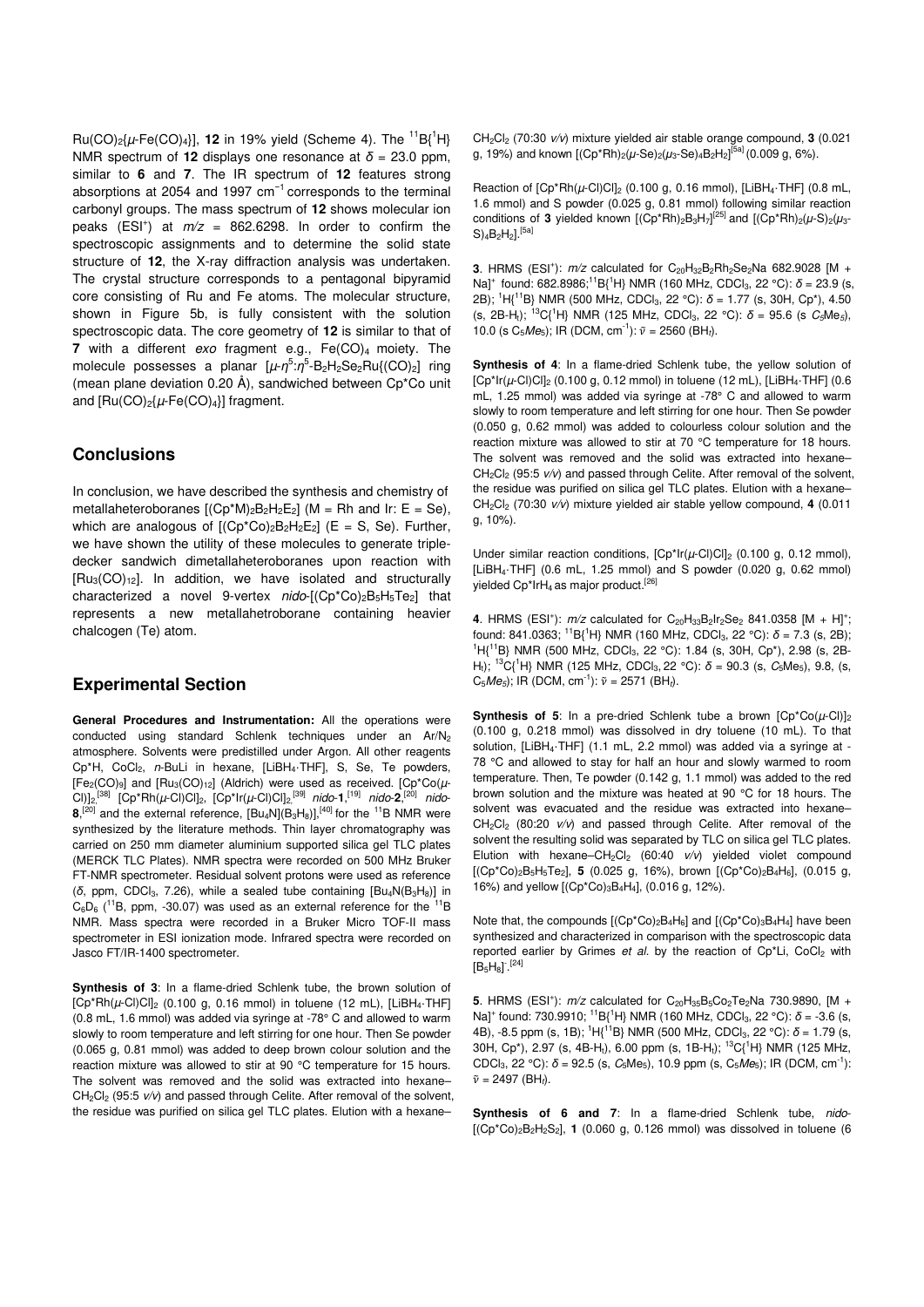mL) and  $[Ru_3(CO)_{12}]$  (0.081 g, 0.126 mmol) was added to that solution. The reaction mixture was allowed to stir at 90 °C temperature for 7 hours. The solvent was removed and the solid was extracted into hexane–  $CH<sub>2</sub>Cl<sub>2</sub>$  (95:5  $v/v$ ) and passed through Celite. After removal of the solvent, the residue was purified on silica gel TLC plates. Elution with a hexane– CH2Cl<sup>2</sup> (70:30 v/v) mixture yielded air stable brown compound, **6** (0.028 g, 27%).

In a similar reaction conditions, the reaction of nido-**2** (0.060 g, 0.105 mmol) with  $[Ru_3(CO)_{12}]$  (0.067 g, 0.105 mmol) led to the isolation of the green, **7** (0.031 g, 32%). Similar reaction work up and purification methods were employed for compound **7** as employed for the compound **6**.

**6.** HRMS (ESI<sup>+</sup>):  $m/z$  calculated for  $C_{18}H_{18}B_2CoRu_3O_8S_2$  812.7092 [M + H]<sup>+</sup>, found: 812.7104; <sup>11</sup>B{<sup>1</sup>H} NMR (160 MHz, CDCl<sub>3</sub>, 22 °C): δ = 19.9 (s, 2B); <sup>1</sup>H{<sup>11</sup>B} NMR (500 MHz, CDCl<sub>3</sub>, 22 °C):  $\delta$  = 1.71 (s, 15H, Cp<sup>\*</sup>), 4.98 (s, 2B-H<sub>t</sub>); <sup>13</sup>C{<sup>1</sup>H} NMR (125 MHz, CDCl<sub>3</sub>, 22 °C):  $\delta$  = 197.4, 186.1 (*CO*), 95.0 (s  $C_5Me_5$ ), 11.2 (s,  $C_5Me_5$ ); IR (DCM, cm<sup>-1</sup>):  $\tilde{v} = 2523$  (BH<sub>t</sub>), 1997, 1934 (terminal C-O stretching).

**7**. HRMS (ESI<sup>+</sup>):  $m/z$  calculated for  $C_{18}H_{17}B_2CoRu_3O_8Se_2Na$  930.5800 [M + Na]<sup>+</sup>, found 930.5797; <sup>11</sup>B{<sup>1</sup>H} NMR (160 MHz, CDCl<sub>3</sub>, 22 °C): δ = 22.3 (s, 2B); <sup>1</sup>H{<sup>11</sup>B} NMR (500 MHz, CDCl<sub>3</sub>, 22 °C):  $\delta$  = 1.66 (s, 15H, Cp<sup>\*</sup>), 6.05 (s, 2B-H<sub>t</sub>); <sup>13</sup>C{<sup>1</sup>H} NMR (125 MHz, CDCl<sub>3</sub>, 22 °C,):  $\delta$  = 197.1 (*CO*), 93.7 (s,  $C_5Me_5$ ), 11.3 (s,  $C_5Me_5$ ); IR (DCM, cm<sup>-1</sup>):  $\tilde{v} = 2539$  (BH<sub>t</sub>), 2080, 2002, 1924 (terminal CO stretching).

**Synthesis of 9.** In a flame-dried Schlenk tube, nido-[(Cp\*Rh)<sub>2</sub>B<sub>2</sub>H<sub>2</sub>Se<sub>2</sub>], 3  $(0.060 \text{ g}, 0.091 \text{ mmol})$  and  $[Fe<sub>2</sub>(CO)<sub>9</sub>]$   $(0.066 \text{ g}, 0.181 \text{ mmol})$  were dissolved in hexane (10 mL) and allowed to stir at room temperature for **3** hours. The solvent was removed under vacuum and the solid was extracted into hexane-CH<sub>2</sub>Cl<sub>2</sub> (90:10  $v/v$ ) and passed through Celite. After the removal of solvent the resultant residue was chromatographed on silica gel TLC plates. Elution with a hexane–CH<sub>2</sub>Cl<sub>2</sub> (80:20  $v/v$ ) mixture yielded air stable orange [(Cp\*Rh)Fe(CO)<sub>3</sub>B<sub>2</sub>H<sub>2</sub>Se<sub>2</sub>], 9 (0.011 g, 21%).

**9**. HRMS (ESI<sup>+</sup>):  $m/z$  calculated for  $C_{13}H_{18}B_2RhFeO_3Se_2 562.8176$  [M + H]<sup>+</sup>, found 562.8160; <sup>11</sup>B{<sup>1</sup>H} NMR (160 MHz, CDCl<sub>3</sub>, 22 °C):  $\delta$  = 22.2 (s, 2B); <sup>1</sup>H{<sup>11</sup>B} NMR (500 MHz, CDCl3, 22 °C): *δ* = 1.78 (s, 15H, Cp\*), 5.69 (s, 2B-H<sub>t</sub>); IR (DCM, cm<sup>-1</sup>):  $\tilde{v} = 2571$  (BH<sub>t</sub>), 2054, 1997 (terminal CO stretching).

Synthesis of 10 and 11: In a flame-dried Schlenk tube, nido-[(Cp\*Co)2B2H2Se2] **2** (0.10 g, 0.174 mmol) was dissolved in hexane (6 mL) and then it was allowed to react with  $[Fe<sub>2</sub>(CO)<sub>9</sub>]$  (0.13 g, 0.349 mmol) at room temperature for 3 hours. The solvent was removed under vacuum and the solid was extracted into hexane-CH<sub>2</sub>Cl<sub>2</sub> (90:10  $v/v$ ) and passed through Celite. After the removal of solvent the resultant residue was chromatographed on silica gel TLC plates. Elution with a hexane– CH<sub>2</sub>Cl<sub>2</sub> (80:20 v/v) mixture yielded air stable green [(Cp\*Co)Fe<sub>3</sub>(CO)<sub>8</sub>Se<sub>2</sub>], **10** (0.018 g, 14%), brown [(Cp\*Co)Fe<sub>2</sub>(CO)<sub>7</sub>Se], **11** (0.021 g, 20%) and known violet **8** [(Cp\*Co)Fe(CO)<sub>3</sub>B<sub>2</sub>H<sub>2</sub>Se<sub>2</sub>] (0.28 g, 31%).

**10.** HRMS (ESI<sup>+</sup>):  $m/z$  calculated for  $C_{18}H_{16}CoFe_3O_8Se_2$  746.6555 [M + H]<sup>+</sup> found: 746.6562; <sup>1</sup>H NMR (500 MHz, CDCl<sub>3</sub>, 22 °C): δ = 1.82 (s, 15H, Cp\*); <sup>13</sup>C{<sup>1</sup>H} NMR (125 MHz, CDCl3, 22 °C): *δ* = 210.9 (s, CO), 98.1 (s,  $C_5Me_5$ ), 10.4 (s,  $C_5Me_5$ ); IR (DCM, cm<sup>-1</sup>):  $\tilde{v} = 2060$ , 1986 (terminal CO stretching).

**11.** MS (ESI<sup>+</sup>):  $m/z$  calculated for  $C_{17}H_{16}CoFe_2O_7Se$  582.8091 [M + H]<sup>+</sup> found: 582.8085; <sup>1</sup>H NMR (500 MHz, CDCl<sub>3</sub>, 22 °C):  $\delta$  = 2.24 (s, 15H, Cp<sup>\*</sup>); <sup>13</sup>C<sup>1</sup>H<sub>i</sub> NMR (125 MHz, CDCl<sub>3</sub>, 22 °C):  $\delta$  = 206.7 (s, *C*O), 97.1 (s,  $C_5Me_5$ ), 12.8 (s,  $C_5Me_5$ ); IR (DCM, cm<sup>-1</sup>):  $\tilde{v} = 2038$ , 1991, 1960 (terminal CO stretching).

Synthesis of 12: In a flame-dried Schlenk tube, nido-[(Cp\*Co)Fe(CO)3B2H2Se2], **8** (0.060 g, 0.116 mmol) was stirred in toluene (6 mL) with  $[Ru_3(CO)_{12}]$  (0.074 g, 0.116 mmol) at 90 °C temperature for 5 hours. The solvent was removed under vacuum and the residual solid was extracted into hexane-CH<sub>2</sub>Cl<sub>2</sub> (95:5,  $v/v$ ) and passed through Celite. After removal of the solvent, the residue was chromatographed on silica gel TLC plates. Elution with a hexane-CH<sub>2</sub>Cl<sub>2</sub> (70:30,  $v/v$ ) mixture yielded air stable brown [(Cp<sup>\*</sup>Co)FeRu<sub>2</sub>(CO)<sub>8</sub>B<sub>2</sub>H<sub>2</sub>Se<sub>2</sub>], **12** (0.019g, 19%) and green [(Cp\*Co)Ru3(CO)8B2H2Se2], **7** (0.016 g, 14%).

12. HRMS (ESI<sup>+</sup>):  $m/z$  calculated for C<sub>18</sub>H<sub>18</sub>B<sub>2</sub>FeRu<sub>2</sub>CoSe<sub>2</sub> 862.6287 [M + H]<sup>+</sup>; found 862.6298; <sup>11</sup>B{<sup>1</sup>H} NMR (160 MHz, CDCl<sub>3</sub>, 22 °C):  $\delta$  = 23.0 (s, 2B); <sup>1</sup>H<sub>{</sub><sup>11</sup>B} NMR (500 MHz, CDCl<sub>3</sub>, 22 °C):  $\delta$  = 1.65 (s, 15H, Cp<sup>\*</sup>), 6.05 (s, 2B-H<sub>t</sub>); <sup>13</sup>C{<sup>1</sup>H} NMR (125 MHz, CDCl<sub>3</sub>, 22 °C):  $\delta$  = 196.2 (*CO*), 94.1 (s,  $C_5Me_5$ ), 11.3 (s,  $C_5Me_5$ ); IR (DCM, cm<sup>-1</sup>):  $\tilde{v} = 2461$  (BH<sub>t</sub>), 2054, 1997 (terminal C-O stretching).

**X-ray crystal structure determinations**. Crystal diffraction data of **3** and **7** were collected and integrated using a D8 VENTURE Bruker AXS diffractometer, with multilayer monochromated  $M_{\text{O}_{\text{K}\alpha}}$  ( $\lambda = 0.71073$  Å) radiation. The crystal data for **4**, **5**, **9**-**11** and **12**, were collected on a Bruker APEXII AXS diffractometer, equipped with a CCD detector, using Mo<sub>Ka</sub> radiation ( $\lambda$  = 0.71073 Å). The structures were solved by direct methods using the SIR9 $7^{[41]}$  program and then refined with full-matrix least-squares methods based on  $F^2$  (SHELXL-2014)<sup>[42]</sup> with the aid of the WINGX program. All non-hydrogen atoms were refined with anisotropic atomic displacement parameters, except boron-linked hydrogen atoms that were introduced in the structural model through Fourier difference map analysis. Hydrogen atoms were finally included in their calculated positions.

**Crystal data for 3:** CCDC 1586318,  $C_{20}H_{32}B_2Rh_2Se_2$ ,  $M_r = 657.81$ , monoclinic,  $P21/c$ , a = 11.0070(13) Å, b = 16.043(2) Å, c = 14.1958(18) Å,  $β = 112.055(4)°$ , *V* = 2323.3(5) Å<sup>3</sup>, *Z* = 4,  $ρ_{\text{calcd}} = 1.881 \text{ mg/m}^3$ , *μ* = 4.556  $mm^{-1}$ ,  $F(000) = 1280$ ,  $R_1 = 0.0218$ ,  $wR_2 = 0.0493$ , 5302 independent reflections [2 $\theta \le 50.48^{\circ}$ ] and 251 parameters, Goodness-of-fit on  $F^2 =$ 1.087.

**Crystal data for 4:** CCDC 1586319, C<sub>20</sub>H<sub>32</sub>B<sub>2</sub>Ir<sub>2</sub>Se<sub>2</sub>, M<sub>r</sub> = 836.39, monoclinic, C2/c, a = 20.4852(5) Å, b = 15.1280(4) Å, c = 16.3205(3) Å, *β* = 108.2660(11)°,  $V = 4802.9(2)$  Å<sup>3</sup>,  $Z = 8$ ,  $\rho_{\text{calod}} = 2.313$  mg/m<sup>3</sup>,  $\mu =$ 14.105 mm<sup>-1</sup>,  $F(000) = 3072$ ,  $R_1 = 0.0261$ ,  $wR_2 = 0.0526$ , 4234 independent reflections [2θ ≤ 49.994°] and 245 parameters, Goodnessof-fit on  $F^2 = 0.987$ .

**Crystal data for 5:** CCDC 1560400, C<sub>20</sub>H<sub>35</sub>B<sub>5</sub>Co<sub>2</sub>Te<sub>2</sub>, M<sub>r</sub> = 702.59, monoclinic, C2/c, a = 15.4187(12) Å, b = 8.1411(5) Å, c = 20.938(2) Å, *β*  $= 107.167(4)$ ,  $V = 2511.2(3)$   $\mathring{A}^3$ ,  $Z = 4$ ,  $\rho_{\text{calcd}} = 1.858$  mg/m<sup>3</sup>,  $\mu = 3.604$  $mm^{-1}$ ,  $F(000) = 1352$ ,  $R_1 = 0.0249$ ,  $wR_2 = 0.0585$ , 2216 independent reflections [2 $\theta \le 49.99^{\circ}$ ] and 132 parameters, Goodness-of-fit on  $F^2 =$ 1.060.

**Crystal data for 7:** CCDC 1560396,  $C_{18}H_{17}B_2CoO_8Ru_3Se_2$ ,  $M_r = 902.99$ , orthorhombic,  $P2_12_12_1$ ,  $a = 10.8925(10)$  Å,  $b = 14.0241(13)$  Å,  $c =$ 16.8780(13) Å,  $V = 2578.2(4)$  Å<sup>3</sup>,  $Z = 4$ ,  $\rho_{\text{calcd}} = 2.326$  mg/m<sup>3</sup>,  $\mu = 5.219$  $mm^{-1}$ ,  $F(000) = 1704$ ,  $R_1 = 0.0195$ ,  $wR_2 = 0.0420$ , 5834 independent reflections [2 $\theta \le 54.96^{\circ}$ ] and 319 parameters, Goodness-of-fit on  $F^2 =$ 1.079.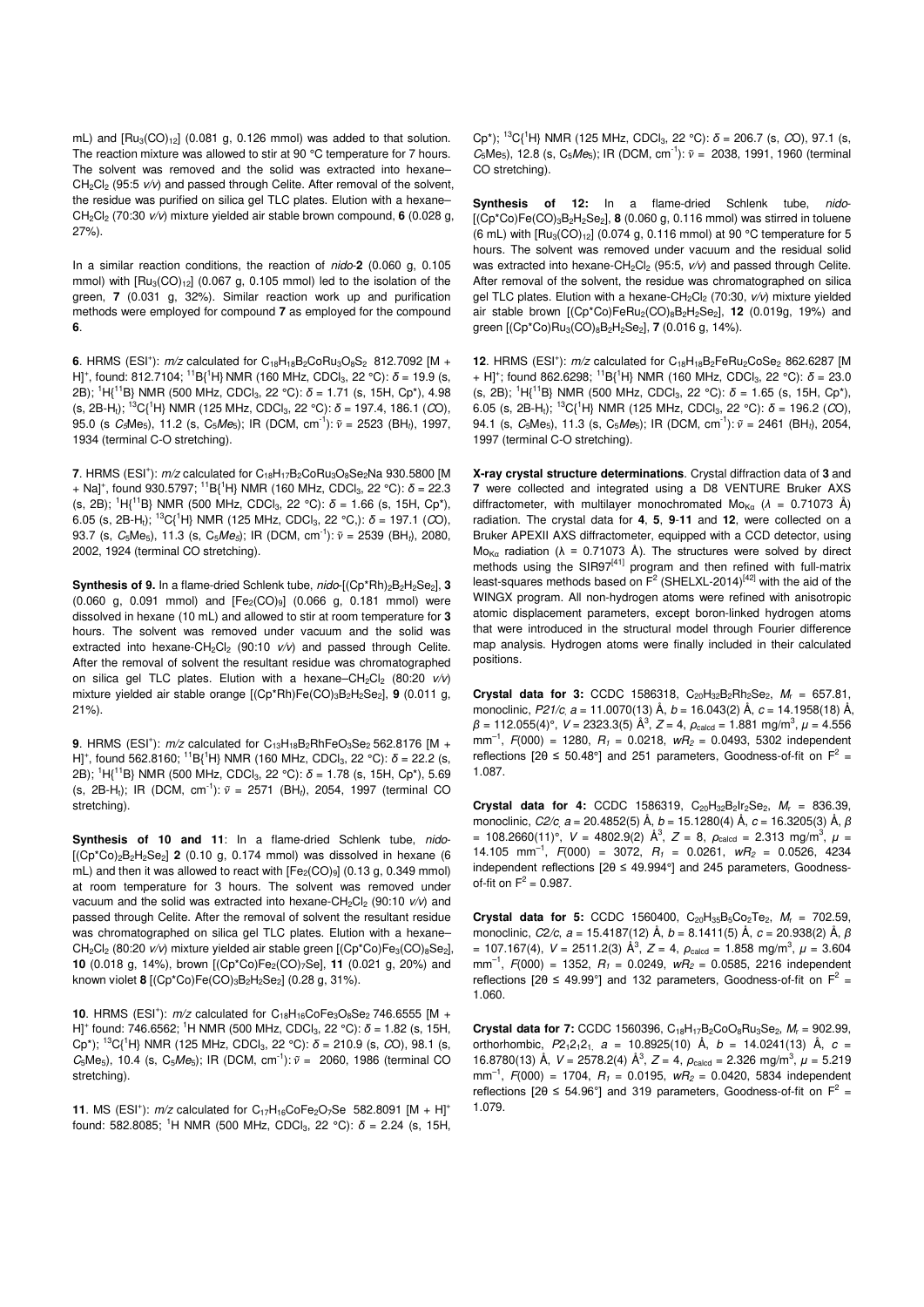**Crystal data for 9:** CCDC 1589292, C<sub>13</sub>H<sub>17</sub>B<sub>2</sub>FeO<sub>3</sub>RhSe<sub>2</sub>, M<sub>r</sub> = 559.56, triclinic, P-1, a = 8.3383(4) Å, b = 9.8899(5) Å, c = 11.9936(6) Å, *α* = 81.201(2), *β* = 85.229(2)°, *γ* = 70.571(2)°, *V* = 921.20(8) Å<sup>3</sup>, *Z* = 2, *ρ*<sub>calcd</sub> = 2.017 mg/m<sup>3</sup>,  $\mu$  = 5.638 mm<sup>-1</sup>,  $F(000)$  = 536,  $R_1$  = 0.0293, w $R_2$  = 0.0561, 3227 independent reflections [2θ ≤ 49.994°], 200 parameters and Goodness-of-fit on  $F^2 = 1.040$ .

**Crystal data for 10:** CCDC 1560397, C<sub>18</sub>H<sub>15</sub>CoFe<sub>3</sub>O<sub>8</sub>Se<sub>2</sub>, M<sub>r</sub> = 743.70, monoclinic, Cc, a = 17.1818(8) Å, b = 10.4178(5) Å, c = 14.2140(6) Å, *β*  $= 111.053(2)$ °,  $V = 2374.42(19)$  Å<sup>3</sup>,  $Z = 4$ ,  $\rho_{\text{calcd}} = 2.080$  mg/m<sup>3</sup>,  $\mu = 5.589$ mm<sup>-1</sup>,  $F(000) = 1440$ ,  $R_1 = 0.0311$ ,  $wR_2 = 0.0750$ , 3850 independent reflections [2 $\theta \le 49.99^{\circ}$ ] and 276 parameters, Goodness-of-fit on  $F^2 =$ 1.037.

**Crystal data for 11:** CCDC 1560398, C<sub>17</sub>H<sub>15</sub>CoFe<sub>2</sub>O<sub>7</sub>Se, M<sub>r</sub> = 580.88, monoclinic, C2/c, a = 19.2335(7) Å, b = 8.5091(3) Å, c = 27.0380(9) Å, *β*  $= 114.023(2)$ °,  $V = 4041.7(3)$  Å<sup>3</sup>,  $Z = 8$ ,  $\rho_{\text{calcd}} = 1.909$  mg/m<sup>3</sup>,  $\mu = 4.064$ mm<sup>-1</sup>,  $F(000) = 2288$ ,  $R_1 = 0.0407$ ,  $wR_2 = 0.0648$ , 4606 independent reflections [2 $\theta \le 54.97^{\circ}$ ] and 258 parameters, Goodness-of-fit on F<sup>2</sup> = 1.029.

**Crystal data for 12:** CCDC 1560399,  $C_{18}H_{17}B_2C_0FeO_8Ru_2Se_2$ ,  $M_r =$ 857.77, monoclinic,  $P2_1/n$ ,  $a = 8.7864(2)$  Å,  $b = 17.5214(4)$  Å,  $c =$ 17.3426(4) Å,  $\beta$  = 99.5134(10)°,  $V = 2633.17(10)$  Å<sup>3</sup>,  $Z = 4$ ,  $\rho_{\text{calcd}} = 2.164$ mg/m<sup>3</sup>,  $\mu$  = 5.088 mm<sup>-1</sup>,  $F(000)$  = 1632,  $R_1$  = 0.0309,  $wR_2$  = 0.0654, 4639 independent reflections [2θ ≤ 50.00°] and 320 parameters, Goodness-offit on  $F^2 = 1.018$ .

**Computational Details.** Quantum chemical calculations using DFT methods were carried out on compounds **2**-**4**, **5'** and **7**-**9** (Cp analogue) as employed in the Gaussin09 package.<sup>[43]</sup> All the geometry optimizations were carried out in gaseous state without any symmetry constraints, (no solvent effect) using PBE0 functional<sup>44]</sup> in combination with triple-ζ quality basis set Def2-TZVP. Computation of the NMR shielding tensors employed gauge-including atomic orbitals (GIAOs),<sup>[45]</sup> using the implementation of Schreckenbach, Wolff, Ziegler, and coworkers.<sup>[46]</sup> The projected <sup>11</sup>B chemical shift values, determined at the PBE0/Def2-TZVP level of calculations, were referenced to B<sub>2</sub>H<sub>6</sub> (PBE0/Def2-TZVP, B shielding constant 80.03 ppm), and these chemical shift values (δ) were then converted to the standard BF<sub>3</sub>·OEt<sub>2</sub> scale using the experimental value of  $+16.6$  ppm for  $B_2H_6$ . <sup>1</sup>H chemical shifts were referenced to TMS (SiMe<sub>4</sub>). Natural bond orbital (NBO) analysis<sup>[47]</sup> within the Gaussian09 package was carried out at the same level of theory. Wiberg bond indexes (WBI)<sup>[48]</sup> values on some selected bonds were obtained on natural bond orbital (NBO) analysis. The Jmol package<sup>[49]</sup> was used for the visualizations. The two dimensions electron density and Laplacian electronic distribution plots were generated using Multiwfn package.<sup>[50]</sup>

### **Acknowledgements**

This project was supported Council of Scientific and Industrial Research (CSIR; No. 01(2837)/15/EMR-II), New Delhi, India B.J. and R.R. thank University Grants Commission, India for fellowships. S.K.B. thanks IIT Madras for research fellowship. We thank V. Ramkumar, P. K. Sudhadevi Antharjanam (SAIF, IIT Madras) for X-ray analysis and Professor Jean-François Halet, University of Rennes 1, France for helpful discussions. IIT Madras is gratefully acknowledged for computational facilities.

**Keywords:** Group 9 • heteroboranes • chalcogens • triple decker • metal carbonyls

- [1] S. Luaces, J. Bould, R. Macías, R. Sancho, F. J. Lahoza, L. A. Oro, Dalton Trans. **2012**, 41, 11627-11634.
- [2] a) L. Barton, D. K. Srivastava (chapter 8), in Comprehensive Organometallic Chemistry II, Vol 1 (Eds.: E. Abel, F. G. A. Stone, G. Wilkinson.), Pergamon, New York, **1995**, pp. 275-373; b) T. P. Fehlner, J.-F. Halet, J.-Y. Saillard, Molecular Clusters. A Bridge to Solid State Chemistry. Cambridge, **2008**, pp 8774-8775.
- [3] a) R. Macias, J. Holub, J. D. Kennedy, B. Stibr, M. Thornton-Pett, J. Chem. Soc., Chem. Commun. **1994**, 2265-2266; b) K. Mazighi, P. J. Carroll, L. G. Sneddon, Inorg. Chem. **1992**, 31, 3197-3204; c) M. Bown, X. L. R. Fontaine, N. N. Greenwood, J. D. Kennedy, Z. Anorg. Allg. Chem. **1991**, 602, 17-29; d) G. Ferguson, M. C. Jennings, A. J. Lough, S. Coughlan, T. R. Spalding, J. D. Kennedy, X. L. R. Fontaine, B. Stibr, J. Chem. Soc. Chem. Commun. **1990**, 891-894.
- [4] a) Y.-H. Kim, R. Greatrex, J. D. Kennedy, Collect. Czech. Chem. Commun. **1997**, 62, 1289-1298; b) J. Bould, N. P. Rath, L. Barton, Organometallics **1996**, 15, 4916-4929.
- [5] a) S. K. Barik, C. E. Rao, K. Yuvaraj, R. Jagan, S. Kahlal, J.-F. Halet, S. Ghosh, Eur. J. Inorg. Chem. **2015**, 5556-5562; b) C. E. Rao, K. Yuvaraj, S. Ghosh, J. Organomet. Chem. **2015**, 776, 123-128; c) R. S. Dhayal, V. Ramkumar, S. Ghosh, Polyhedron **2011**, 30, 2062-2066; d) R. S. Dhayal, K. K. V. Chakrahari, B. Varghese, S. M. Mobin, S. Ghosh, Inorg. Chem. **2010**, 49, 7741-7747; e) S. Sahoo, S. M. Mobin, S. Ghosh, J. Organomet. Chem. **2010**, 695, 945-949; f) K. K. Chakrahari, D. Sharmila, S. K. Barik, B. Mondal, B. Varghese, S. Ghosh, J. Organomet. Chem. **2014**, 749, 188-196.
- [6] S. L. Shea, T. D. McGrath, T. Jelínek, B. Štíbr, M. Thornton-Pett, J. D. Kennedy, Inorg. Chem. Commun. **1998**, 1, 97-100.
- [7] A. C. Mateo, B. Calvo, R. Macías, M. J. Artigas, F. J. Lahoz, L. A. Oro, Dalton Trans. **2015**, 44, 9004-9013.
- [8] a) Á. Álvarez, R. Macías, J. Bould, C. Cunchillos, F. J. Lahoz, L. A. Oro, Chem. Eur. J. **2009**, 15, 5428-5431; b) Á. Álvarez, R. Macías, M. J. Fabra, F. J. Lahoz, L. A. Oro, J. Am. Chem. Soc. **2008**, 130, 2148- 2149; c) Á. Álvarez, R. Macías, J. Bould, M. J. Fabra, F. J. Lahoz, L. A. Oro, J. Am. Chem. Soc. **2008**, 130, 11455-11466.
- [9] a) S. K. Bose, S. M. Mobin, S. Ghosh, J. Organomet. Chem. **2011**, 696, 3121-3126; b) A. Hammerschmidt, M. Döch, S. Pütz, B. Krebs, Z. Anorg. Allg. Chem. **2005**, 631, 1125-1128; c) N. C. Norman, A. G. Orpen, M. J. Quayle, C. R. Rice, New J. Chem. **2000**, 24, 837-839; d) Faridoon, O. N. Dhubhghaill, T. R. Spalding, G. Ferguson, B. Kaitner, X. L. R. Fontaine, J. D. Kennedy, J. Chem. Soc., Dalton Trans. **1989**, 1657-1668; e) G. D. Friesen, A. Barriola, P. Daluga, P. Ragatz, J. C. Huffman, L. J. Todd, Inorg. Chem. **1980**, 19, 458-462.
- [10] a) G. Ferguson, J. F. Gallagher, J. D. Kennedy, A.-M. Kelleher, T. R. Spalding, Dalton Trans. **2006**, 2133-2139; b) D. O'Connell, J. C. Patterson, T. R. Spalding, G. Ferguson, J. F. Gallagher, Y. Li, J. D. Kennedy, R. Macías, M. Thornton-Pett, J. Holub, J. Chem. Soc., Dalton Trans. **1996**, 3323-3333; c) G. Ferguson, J. F. Gallagher, M. N. McGrath, J. P. Sheehan, T. R. Spalding, J. D. Kennedy, J. Chem. Soc., Dalton Trans. **1993**, 27-34; d) G. Ferguson, A. J. Lough, Faridoon, O. N. Dhubhghaill, M. N. McGrath, T. R. Spalding, J. D. Kennedy, X. L. R. Fontaine, J. Chem. Soc., Dalton Trans. **1990**, 1831-1839; e) Faridoon, M. McGrath, T. R. Spalding, X. L. R. Fontaine, J. D. Kennedy, M. Thornton-Pett, J. Chem. Soc., Dalton Trans. **1990**, 1819-1829.
- [11] a) K. K. V. Chakrahari, R. Ramalakshmi, D. Sharmila, S. Ghosh, J. Chem. Sci. **2014**, 126, 1597-1603; b) D. K. Roy, S. K. Bose, K. Geetharani, K. K. V. Chakrahari, S. M. Mobin, S. Ghosh, Chem. Eur. J. **2012**, 18, 9983-9991; c) A. Thakur, S. Sao, V. Ramkumar, S. Ghosh, Inorg. Chem. **2012**, 51, 8322-8330.
- [12] a) K. K. V. Chakrahari, A. Thakur, B. Mondal, V. Ramkumar, S. Ghosh, Inorg. Chem. **2013**, 52, 7923-7932; b) S. J. Ponniah, J. K. Bharathan, S.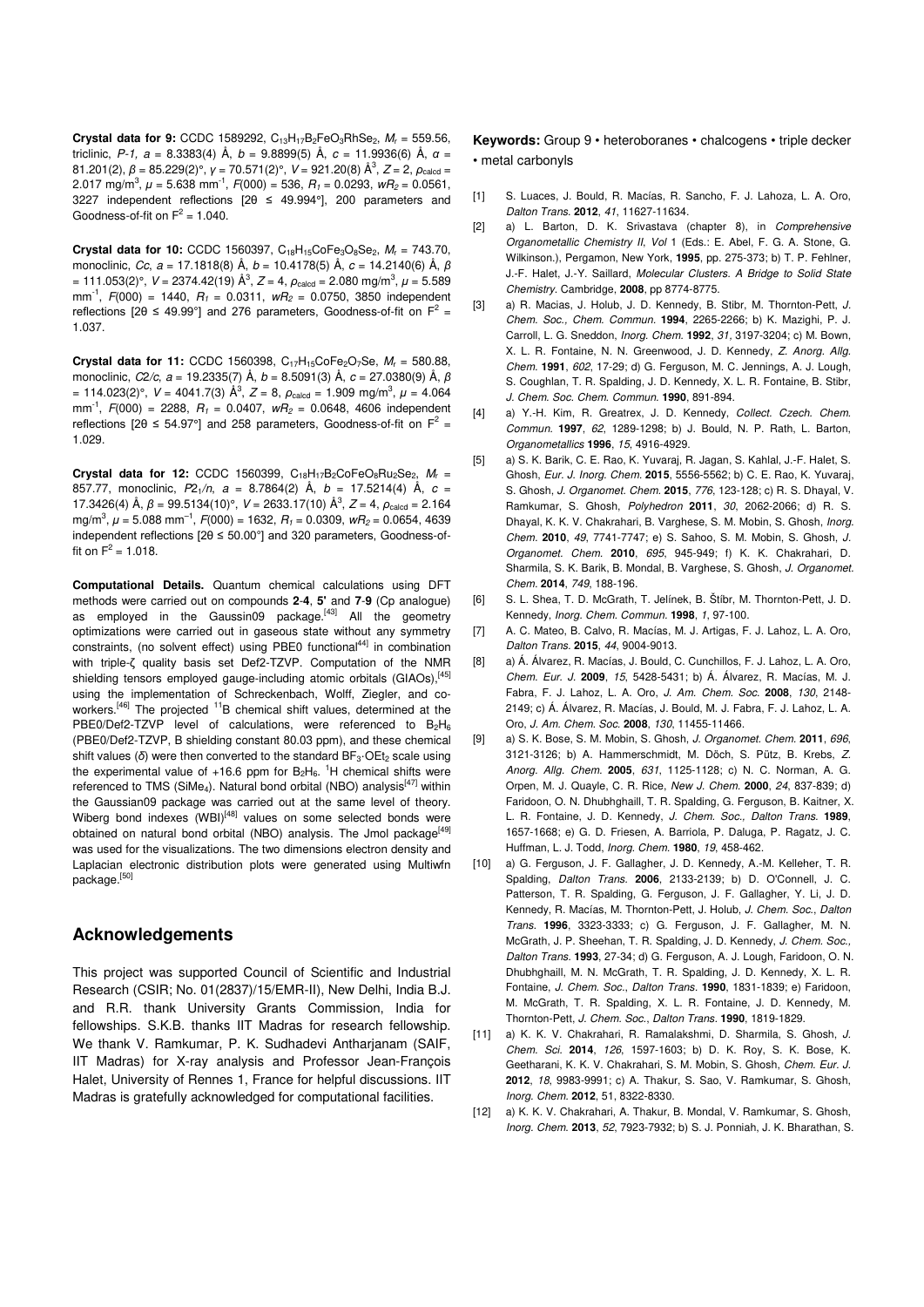K. Bose, S. Ghosh, J. Organomet. Chem. **2012**, 721, 42-48; c) D. A. Lesch, T. B. Rauchfuss, Organometallics **1982**, 1, 499-506.

- [13] a) M. G. Chowdhury, S. K. Barik, K. Saha, B. Kirubakaran, A. Banerjee, V. Ramkumar, S. Ghosh, Inorg. Chem. **2018**, 57, 985-994; b) P. Shankhari, D. K. Roy, K. Geetharani, R. S. Anju, B. Varghese, S. Ghosh, J. Organomet. Chem. **2013**, 747, 249-253; c) S. K. Bose, S. M. Mobin, S. Ghosh, J. Organomet. Chem. **2011**, 696, 3121-3126; d) S. K. Bose, K. Geetharani, V. Ramkumar, B. Varghese, S. Ghosh, Inorg. Chem. **2010**, 49, 2881-2888.
- [14] a) B. S. Krishnamoorthy, A. Thakur, K. K. V. Chakrahari, S. K. Bose, P. Hamon, T. Roisnel, S. Kahlal, S. Ghosh, J.-F. Halet, Inorg. Chem. **2012**, 51, 10375-10383; b) K. Geetharani, S. K. Bose, S. Ghosh, Pure Appl. Chem. **2012**, 84, 2233-2241; c) K. Geetharani, S. K. Bose, S. Sahoo, S. Ghosh, Angew. Chem. **2011**, 123, 3994-3997; Angew. Chem., Int. Ed. **2011**, 50, 3908-3911; d) A. Thakur, K. K. V. Chakrahari, B. Mondal, S. Ghosh, Inorg. Chem. **2013**, 52, 2262-2264.
- [15] K. Geetharani, S. K. Bose, D. Basak, V. M. Suresh, S. Ghosh, Inorg. Chim. Acta **2011**, 372, 42-46.
- [16] B. Mondal, M. Bhattacharyya, B. Varghese, S. Ghosh, Dalton Trans. **2016**, 45, 10999-11007.
- [17] a) R. N. Grimes, Acc. Chem. Res. **1978**, 11, 420-427; b) R. N. Grimes, Coord. Chem. Rev. **1979**, 28, 47-96.
- [18] R. P. Micciche, P. J. Carroll, L. G. Sneddon, Organometallics **1985**, 4, 1619-1623.
- [19] D. Sharmila, R. Ramalakshmi, K. K. V. Chakrahari, B. Varghese, S. Ghosh, Dalton Trans. **2014**, 43, 9976-9985.
- [20] S. K. Barik, V. Dorcet, T. Rosinel, J.-F. Halet, S. Ghosh, Dalton Trans. **2015**, 44, 14403-14410.
- [21] Note that, similar reactions have been carried out in presence of S powder, which led to the formation of known compounds as well as other unknown compounds with poor yields, which we couldn't isolate.
- [22] a) D. M. P. Mingos, Nat. Phys. Sci. **1972**, 236, 99-102; b) D. M. P. Mingos, Acc. Chem. Res. **1984**, 17, 311-319.
- [23] a) A. K. Sharma, H. Joshi, R. Bhaskar, A. K. Singh, Dalton Trans. **2017**, 46, 2228-2237; b) S. K. Barik, M. G. Chowdhury, S. De, P. Parameswaran, S. Ghosh, Eur. J. Inorg. Chem. **2016**, 4546-4550; c) R. Borthakur, B. Mondal, P. Nandi, S. Ghosh, Chem. Commun. **2016**, 52, 3199-3202; d) D. K. Roy, B. Mondal, P. Shankhari, R. S. Anju, K. Geetharani, S. M. Mobin, S. Ghosh, Inorg. Chem. **2013**, 52, 6705-6712.
- [24] a) T. L. Venable, R. N. Grimes, Inorg. Chem. **1982**, 21, 887-895; b) Y. Nishihara, K. J. Deck, M. Shang, T. P. Fehlner, B. S. Haggerty, A. L. Rheingold, Organometallics **1994**, 13, 4510-4522.
- [25] X. Lei, M. Shang, T. P. Fehlner, J. Am. Chem. Soc. **1999**, 121, 1275- 1287.
- [26] X. Lei, A. K. Bandyopadhyay, M. Shang, T. P. Fehlner, Organometallics **1999**, 18, 2294-2296.
- [27] A. Ceriotti, G. Longoni, M. Manassero, M. Perego, M. Sansoni, Inorg. Chem. **1985**, 24, 117-120.
- [28] M. L. Steigerwald, T. Siegrist, S. M. Stuczynski, Inorg. Chem. **1991**, 30, 4940-4945.
- [29] a) S. Ghosh, M. Shang, T. P. Fehlner, J. Organomet. Chem. **2000**, 92, 614-615; b) S. Ghosh, X. Lei, M. Shang, T. P. Fehlner, Inorg. Chem. **2000**, 39, 5373-5382.
- [30] S. Ghosh, A. M. Beatty, T. P. Fehlner, J. Am. Chem. Soc. **2001**, 123, 9188-9189.
- [31] S. Ghosh, M. Shang, T. P. Fehlner, J. Am. Chem. Soc. **1999**, 121, 7451-7452.
- [32] J. Bould, N. P. Rath, L. Barton, Angew. Chem. **1995**, 107, 1744-1746; Angew. Chem., Int. Ed. **1995**, 34, 1641-1643.
- [33] E. D. Jemmis, M. N. Balakrishnarajan, P. D. Pancharatna, Chem. Rev. **2002**, 102, 93-144.
- [34] The topological parameters calculated for the Ru2-Se1, Ru2-Se2, B1-B2, B1-Se1 and B2-Se2 bond paths in Ru2-Se1-B1-B2-Se2 plane i.e., the electron density *ρ* at the bond critical points (BCPs (3,-1)), the Laplacian of the density  $\nabla^2 \rho$  are listed in Table S5.
- [35] U. Flierler, M. Burzler, D. Leusser, J. Henn, H. Ott, H. Braunschweig, D. Stalke, Angew. Chem. **2008**, 120, 4393-4397; Angew. Chem. Int. Ed. **2008**, 47, 4321-4325.
- [36] a) R. A. Musgrave, A. D. Russell, I. Manners, Organometallics **2013**, 32, 5654-5667; b) H. Braunschweig, T. Kupfer, Acc. Chem. Res. **2010**, 43, 455-465; c) X.-K. Huo, G. Su, G.-X. Jin, Dalton Trans. **2010**, 39, 1954- 1961.
- [37] a) A. D. Russell, R. A. Musgrave, L. K. Stoll, P. Choi, H. Qiu, I. Manners, J. Organomet. Chem. **2015**, 784, 24-30; b) Y.-F. Han, Y. Fei, G.-X. Jin, Dalton Trans. **2010**, 39, 3976-3984; c) Y.-F. Han, W.-G. Jia, W.-B. Yu, G.-X. Jin, Chem. Soc. Rev. **2009**, 38, 3419-3434.
- [38] a) U. Kolle, F. Khouzami, B. Fuss, Angew. Chem. **1982**, 94, 132-133; Angew. Chem. Int. Ed. **1982**, 21, 131-132; b) T. Yoshino, H. Ikemoto, S. Matsunaga, M. Kanai, Angew. Chem. **2013**, 125, 2263-2267; Angew. Chem. Int. Ed. **2013**, 52, 2207-2211.
- [39] a) C. White, A. Yates, P. M. Maitlis, Inorg. Synth. **1992**, 29, 228-234; b) J. W. Kang, K. Moseley, P. M. Maitlis, J. Am. Chem. Soc. **1969**, 91, 5970-5977.
- [40] G. E. Ryschkewitsch, K. C. Nainan, Inorg. Synth. **1974**, 15, 111-118.
- [41] SIR92, A. Altornare, G. Cascarano, C. Giacovazzo, A. Guagliardi, J. Appl. Cryst. **1993**, 26, 343-350.
- [42] a) G. M. Sheldrick, SHELXS-97; University of Gottingen: Germany, **1997**; b) G. M. Sheldrick, SHELXL, Program for Crystal Structure Refinement, version 2014/3, University of Göttingen, Germany, **2014**.
- [43] M. J. Frisch, G. W. Trucks, H. B. Schlegel, G. E. Scuseria, M. A. Robb, J. R. Cheeseman, G. Scalmani, V. Barone, B. Mennucci, G. A. Petersson, H. Nakatsuji, M. Li, X. Caricato, H. P. Hratchian, A. F. Izmaylov, J. Bloino, G. Zheng, J. L. Sonnenberg, M. Hada, M. Ehara, K. Toyota, R. Fukuda, J. Hasegawa, M. Ishida, T. Nakajima, Y. Honda, O. Kitao, H. Nakai, T. Vreven, J. A., Jr. Montgomery, J. E. Peralta, F. Ogliaro, M. Bearpark, J. J. Heyd, E. Brothers, K. N. Kudin, V. N. Staroverov, T. Keith, R. Kobayashi, J. Normand, K. Raghavachari, A. Rendell, J. C. Burant, S. S. Iyengar, J. Tomasi, M. Cossi, N. Rega, J. M Millam, M. Klene, J. E. Knox, J. B. Cross, V. Bakken, C. Adamo, J. Jaramillo, R. Gomperts, R. E. Stratmann, O. Yazyev, A. J. Austin, R. Cammi, C. Pomelli, J. W. Ochterski, R. L. Martin, K. Morokuma, V. G. Zakrzewski, G. A. Voth, P. Salvador, J. J. Dannenberg, S. Dapprich, A. D. Daniels, O. Farkas, J. B. Foresman, J. V. Ortiz, J. Cioslowski, D. J. Fox, Gaussian 09, Revision C.01; Gaussian, Inc.: Wallingford, CT, **2010.**
- [44] J. P. Perdew, K. Burke, M. Ernzerhof, Phys. Rev. Lett. **1996**, 77, 3865- 3868.
- [45] a) K. Wolinski, J. F. Hinton, P. Pulay, J. Am. Chem. Soc. **1990**, 112, 8251-8260; b) R. Ditchfield, Mol. Phys. **1974**, 27, 789-807; c) F. London, J. Phys. Radium **1937**, 8, 397-409.
- [46] a) S. K. Wolff, T. Ziegler, E. van Lenthe, E. J. Baerends, J. Chem. Phys. **1999**, 110, 7689-7698; b) S. K. Wolff, T. Ziegler, J. Chem. Phys. **1998**, 109, 895-905; c) G. Schreckenbach, T. Ziegler, Int. J. Quantum Chem. **1997**, 61, 899-918; d) G. Schreckenbach, T. Ziegler, Int. J. Quantum Chem. **1996**, 60, 753-766; e) G. Schreckenbach, T. Ziegler, J. Phys. Chem. **1995**, 99, 606-611.
- [47] a) F. Weinhold, C. R. Landis, Valency and bonding: A natural bond orbital donor acceptor perspective; Cambridge University Press: Cambridge, U.K, **2005**; b) A. E. Reed, L. A. Curtiss, F. Weinhold, Chem. Rev. **1988**, 88, 899-926.
- [48] K. Wiberg, Tetrahedron **1968**, 24, 1083-1096.
- [49] Jmol: An Open-Source Java Viewer for Chemical Structures in 3D. http://www.jmol.org/
- [50] T. Lu, F. Chen, J. Comput. Chem. **2012**, 33, 580-592.